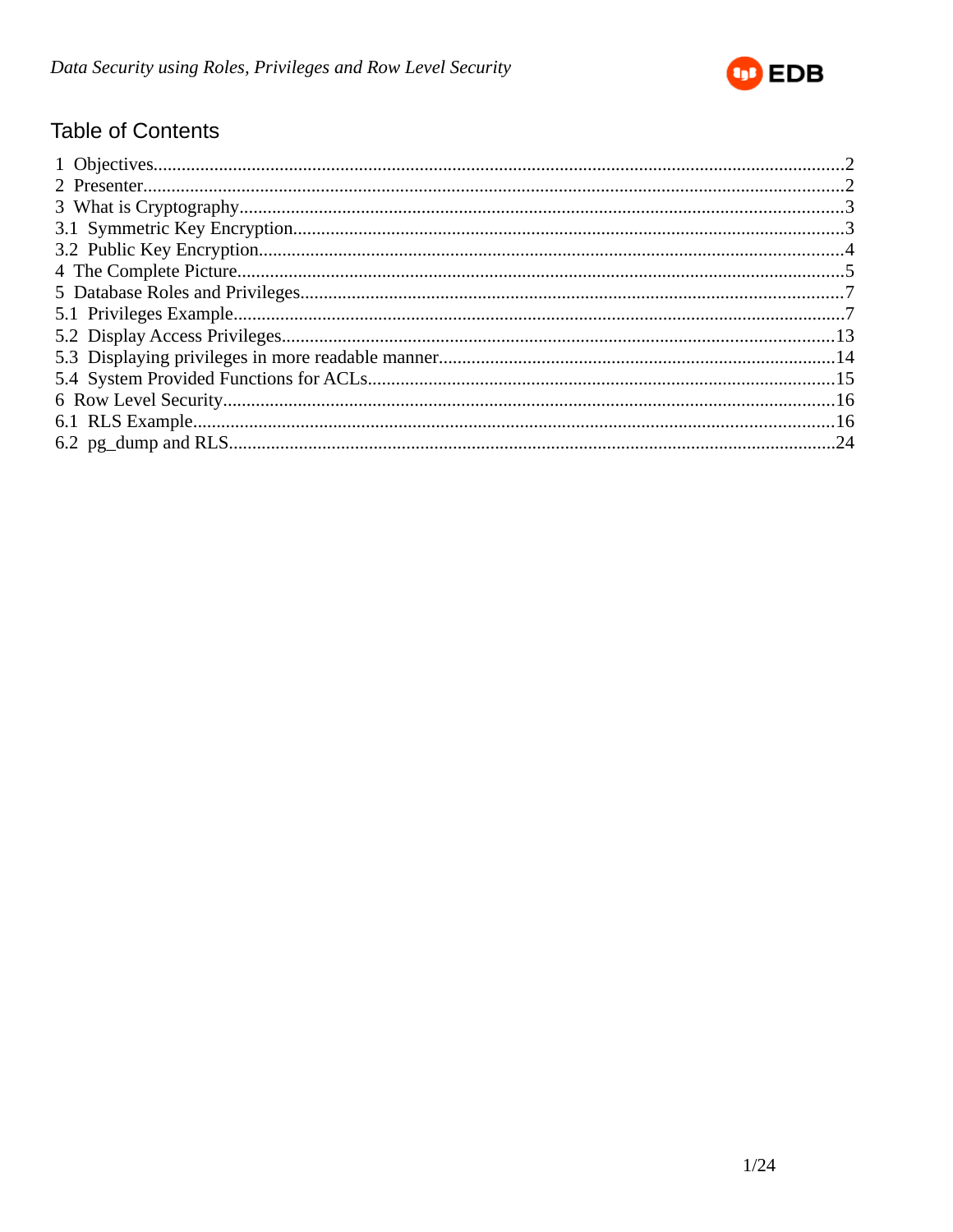

# <span id="page-1-0"></span> **1 Objectives**

A) Learn database roles, privileges and row level security.

# <span id="page-1-1"></span> **2 Presenter**

My name is Abbas, I have a Masters in Computer Engineering. I have spent most of my career in product development. I work as a Senior Architect at EnterpriseDB. My work highlights are as follows:

- EDB Replication Server (xDB)
- Migration Portal for online schema migration from Oracle to PostgreSQL
- Schema Cloning with support for parallelism using Background Workers
- Distributed Transactions (XA) Compliance for PostgreSQL using PgBouncer
- Oracle Compatible Packages for IBM DB2 :
	- UTL\_ENCODE
	- UTL\_TCP
	- UTL\_SMTP
	- UTL\_MAIL
- HDFS\_FDW, Mongo\_FDW, MySQL FDW
- Postgres-XC

Email : [abbas.butt@enterprisedb.com](mailto:abbas.butt@enterprisedb.com) Linkedin : https://pk.linkedin.com/in/abbasbutt Blog : [https://abbas-technical.blogspot.com](https://abbas-technical.blogspot.com/)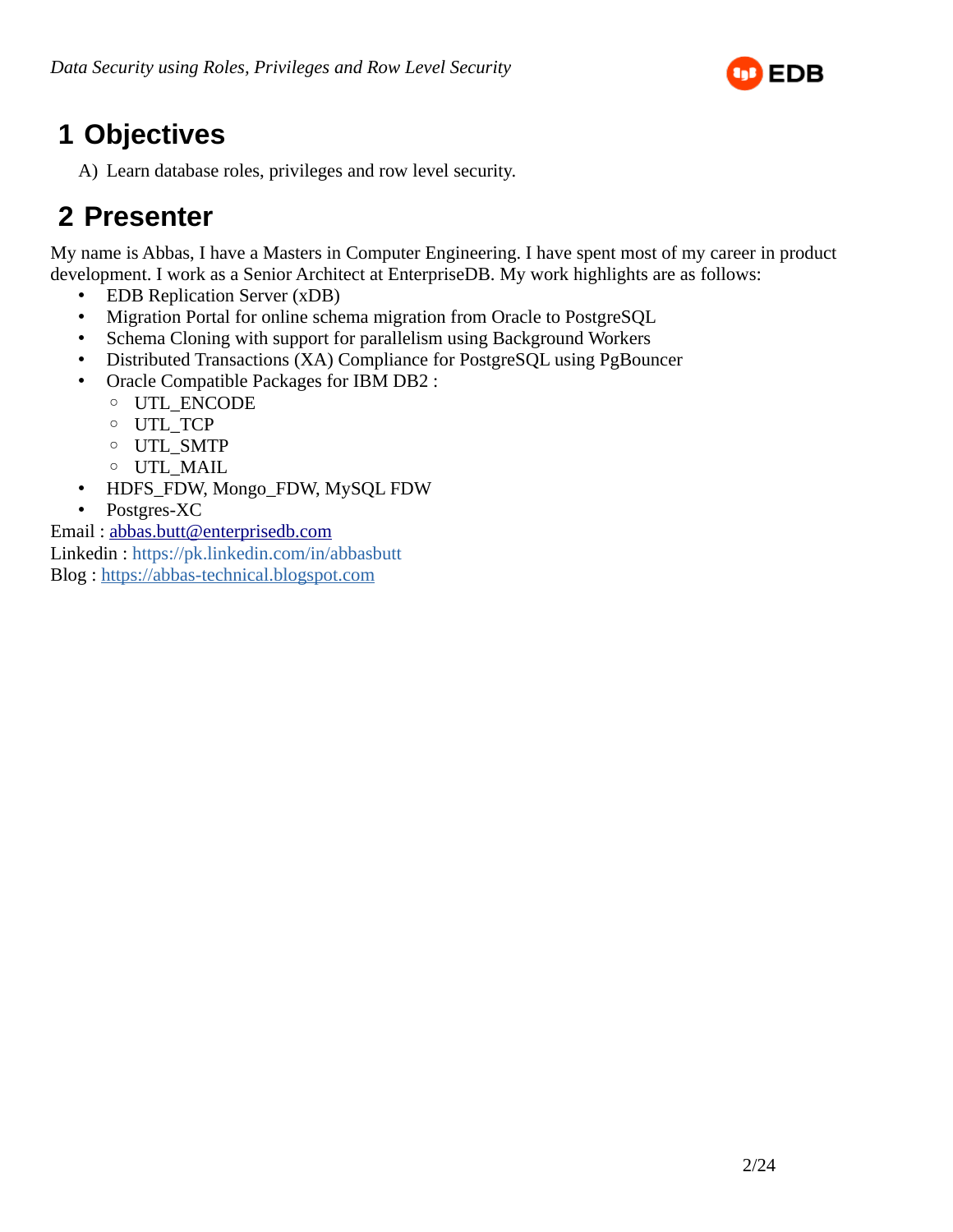

# <span id="page-2-1"></span> **3 What is Cryptography**

Cryptography algorithms can be classified into two main categories:

Symmetric Key Encryption and Asymmetric Key Encryption which is also called Public Key Encryption.

# <span id="page-2-0"></span> **3.1 Symmetric Key Encryption**

Symmetric key algorithms encrypt and decrypt data using a single key.



The key in symmetric key algorithms must be kept secret. Exchanging key between the sender and the receiver can be difficult. The same communication channel cannot be used and sending keys in clear is not a very good idea. Security is related to the key length, the longer the better.

Popular symmetric key algorithms are Triple DES, AES & Blowfish. Triple DES uses 112 bit key, AES supports key lengths of 128 bit or more.

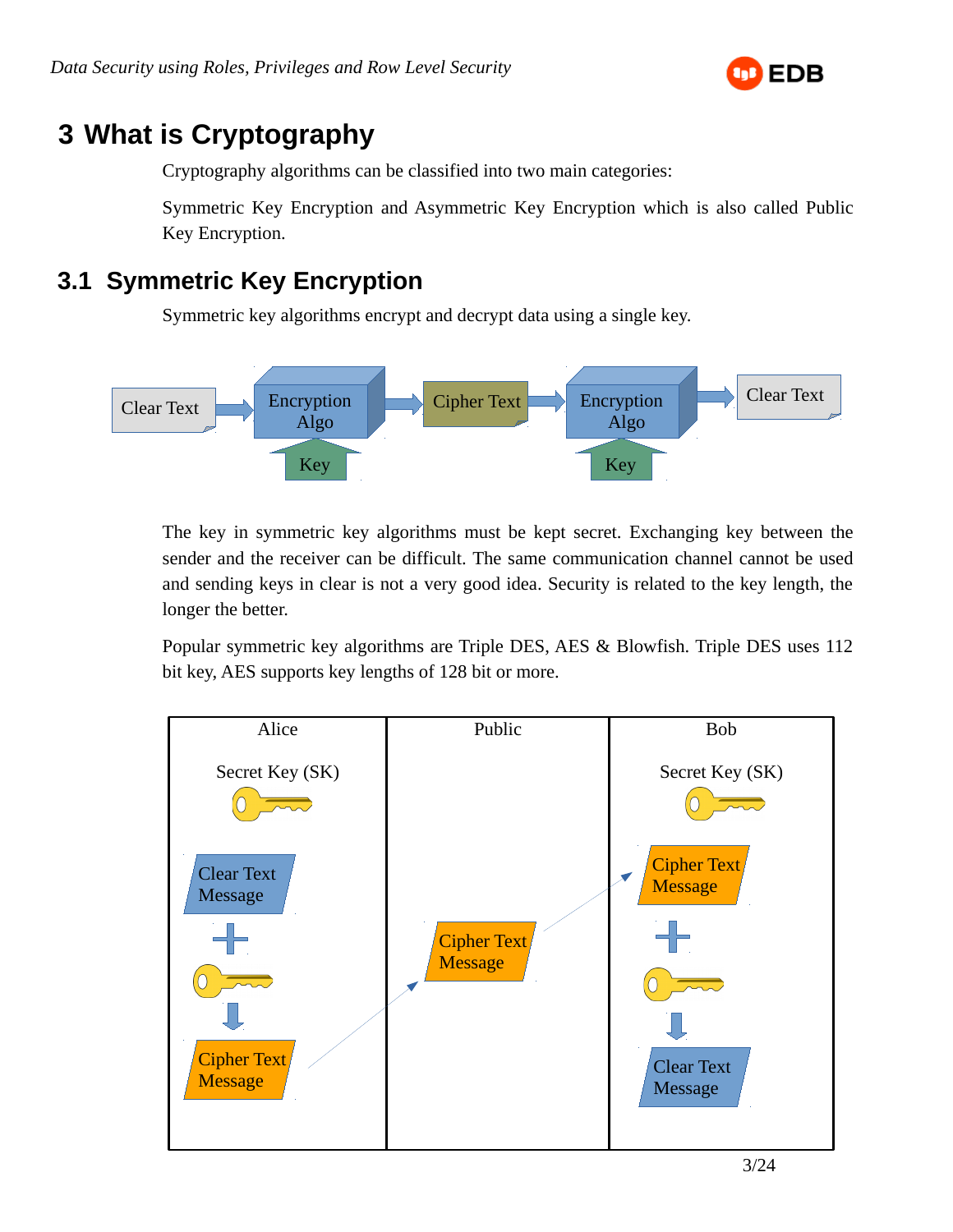

## <span id="page-3-0"></span> **3.2 Public Key Encryption**

Public Key Encryption uses two keys: one that must remain secret is the private key and the one that has to be freely distributed is the public key. The public and the private key pair are related to each other in such a manner that a message encrypted by the public key can be decrypted only by its private key pair and vice versa. Hence there is no issue of key distribution.



Public keys are distributed with a bunch of supporting information called a certificate. Certificates are validated by trusted third parties called certification authority. A certification authority (CA) certifies that the owner of the public key is the one who is the named subject of the certificate.

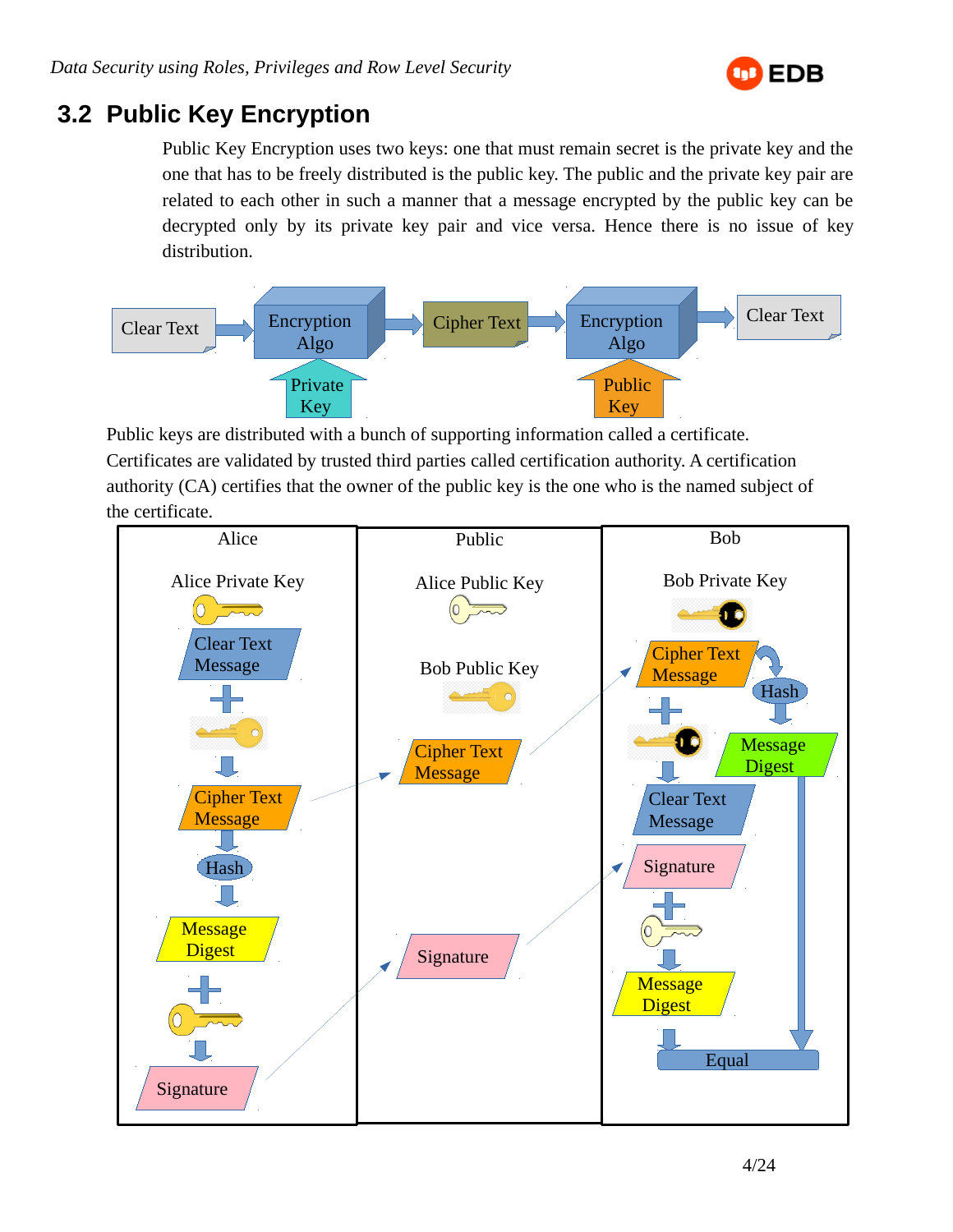

# <span id="page-4-0"></span> **4 The Complete Picture**



The PostgreSQL documentation lacks sample applications for securing data at different levels. For sample applications please check the following links:

#### <https://github.com/gabbasb/SMEA>

A Java based sample client application that encrypts sensitive messages before sending them over to the PostgreSQL server for storage.

#### <https://github.com/gabbasb/PMEA>

A C based sample client application that encrypts sensitive messages before sending them over to the PostgreSQL server for storage.

#### <https://github.com/gabbasb/CMEA>

A Java based sample application that uses pgcrypto for encrypting secret messages before they are stored in PostgreSQL.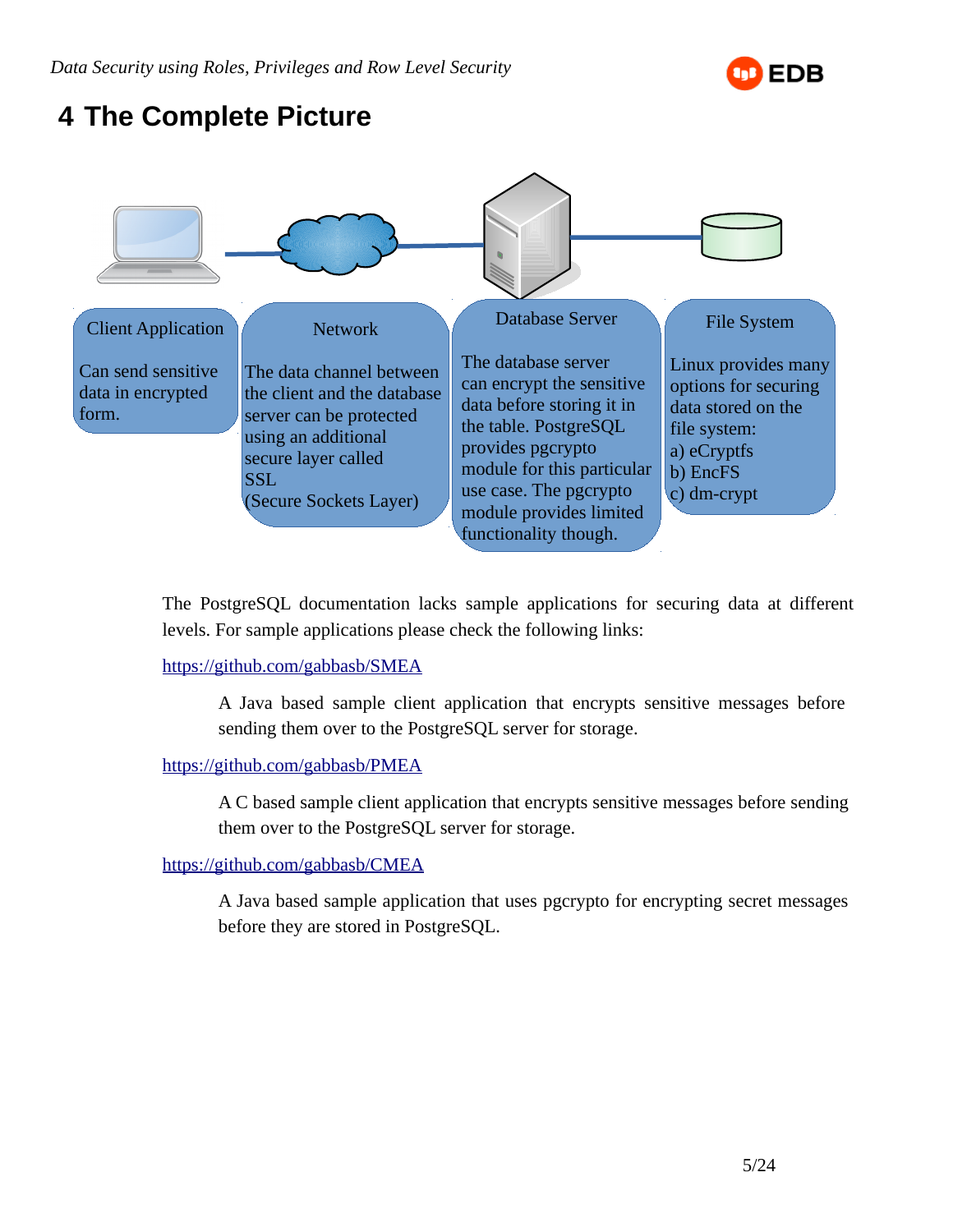

# <span id="page-5-1"></span> **5 Database Roles and Privileges**

Once a user gets authenticated, authorization decides what that particular user can do. In PostgreSQL authorization is controlled by creating roles and assigning privileges to them.

## <span id="page-5-0"></span> **5.1 Privileges Example**

```
 5.1.1 Setup
```

```
./psql -p 5432 -U abbas postgres
CREATE DATABASE src_db;
./psql -p 5432 -U abbas src_db
CREATE SCHEMA ms;
CREATE ROLE alice with NOSUPERUSER LOGIN;
CREATE TABLE ms.t1(a INT PRIMARY KEY, b VARCHAR(255));
INSERT INTO ms.t1 VALUES(1, 'One');
INSERT INTO ms.t1 VALUES(2, 'Two');
INSERT INTO ms.t1 VALUES(3, 'Three');
CREATE FUNCTION ms.ibv(val int, inc int) RETURNS integer AS
$$
BEGIN
  RETURN val + inc;
END;
$5
```
LANGUAGE PLPGSQL;

## **5.1.2 Revoke all privileges**

All roles inherit privileges from PUBLIC role.

REVOKE ALL on DATABASE src\_db FROM PUBLIC; REVOKE ALL on SCHEMA ms FROM PUBLIC; REVOKE ALL on TABLE ms.t1 FROM PUBLIC; REVOKE ALL on FUNCTION ms.ibv FROM PUBLIC; REVOKE ALL on LANGUAGE PLPGSQL FROM PUBLIC;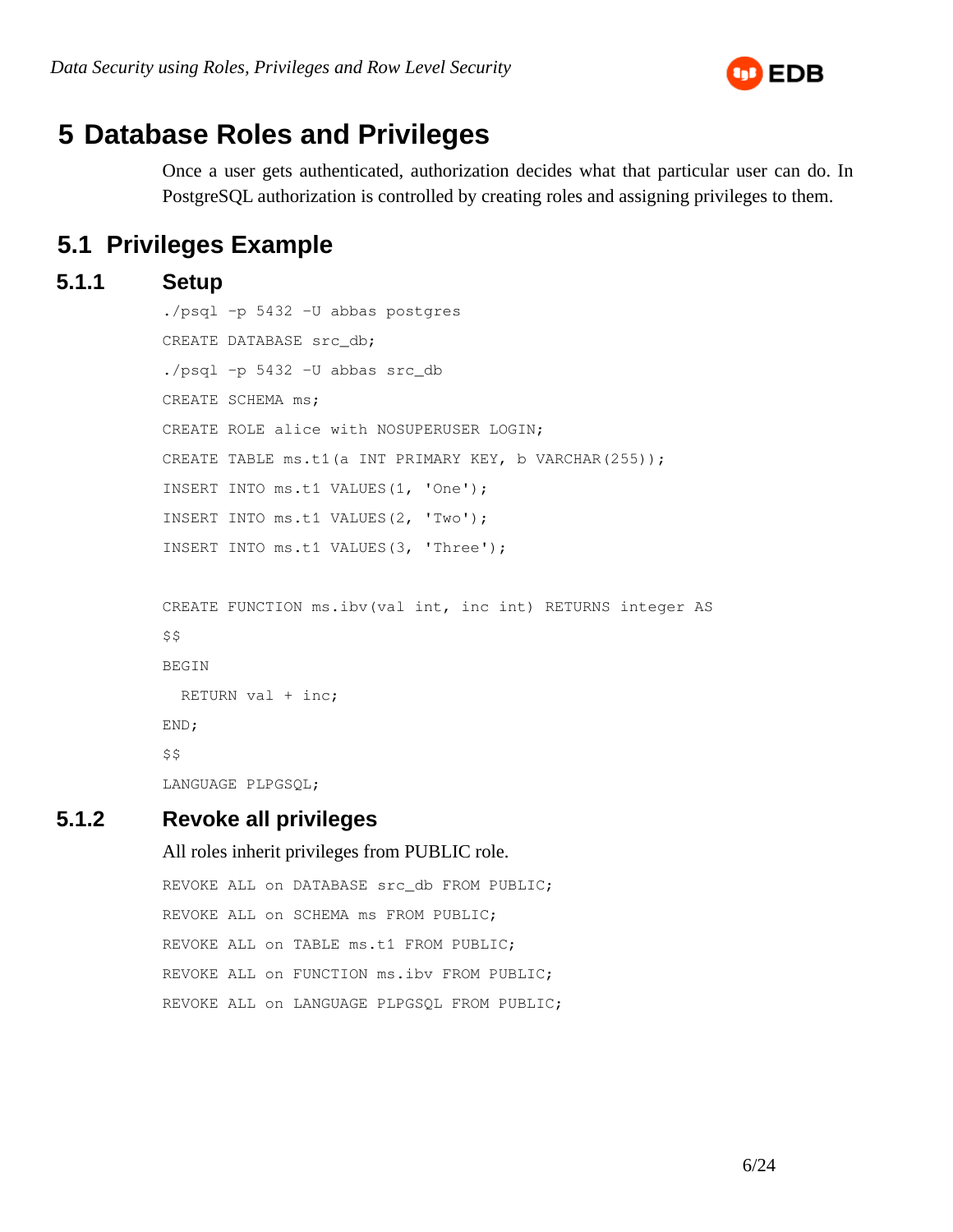

### **5.1.3 CONNECT**

./psql -p 5432 -U alice src\_db

psql: error: could not connect to server: FATAL: permission denied for database "src\_db" DETAIL: User does not have CONNECT privilege. ./psql -p 5432 -U abbas src\_db src\_db=# GRANT CONNECT on DATABASE src\_db TO alice; GRANT ./psql -p 5432 -U alice src\_db src\_db=> \c You are now connected to database "src\_db" as user "alice".

### **5.1.4 USAGE**

./psql -p 5432 -U alice src\_db src\_db=> SELECT \* FROM ms.t1; ERROR: permission denied for schema ms ./psql -p 5432 -U abbas src\_db src\_db=# GRANT USAGE ON SCHEMA ms TO alice; GRANT

### **5.1.5 SELECT**

./psql -p 5432 -U alice src\_db src\_db=> SELECT \* FROM ms.t1; ERROR: permission denied for table t1 ./psql -p 5432 -U abbas src\_db src\_db=# GRANT SELECT ON TABLE ms.t1 TO alice; GRANT src  $db=# \ a$ ./psql -p 5432 -U alice src\_db src\_db=> SELECT \* FROM ms.t1;  $a \mid b$ ---+------- 1 | One 2 | Two 3 | Three (3 rows)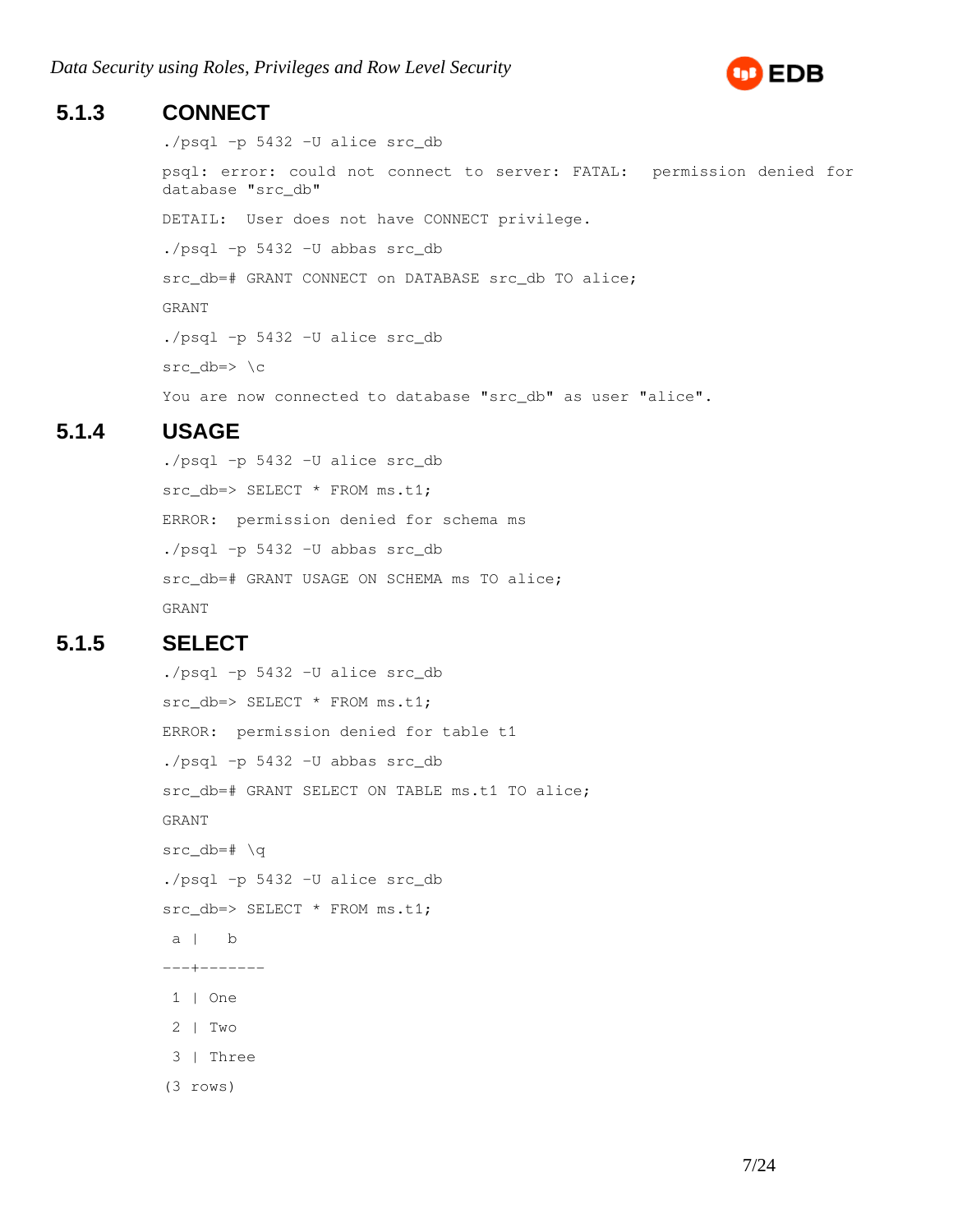

### **5.1.6 EXECUTE**

```
./psql -p 5432 -U alice src_db
src_db=> SELECT ms.ibv(10,20);
ERROR: permission denied for function ibv
./psql -p 5432 -U abbas src_db
src_db=# GRANT EXECUTE ON FUNCTION ms.ibv TO alice;
GRANT
./psql -p 5432 -U alice src_db
src_db=> SELECT ms.ibv(10,20);
 ibv 
-----
   30
```
#### **5.1.7 INSERT**

./psql -p 5432 -U alice src\_db src\_db=> INSERT INTO ms.t1 VALUES(4,'Four'); ERROR: permission denied for table t1 ./psql -p 5432 -U abbas src\_db src\_db=# GRANT INSERT ON TABLE ms.t1 TO alice; GRANT ./psql -p 5432 -U alice src\_db src\_db=> INSERT INTO ms.t1 VALUES(4,'Four'); INSERT 0 1

### **5.1.8 UPDATE**

./psql -p 5432 -U alice src\_db  $src\_db =>$  UPDATE ms.t1 SET b='Threee' where  $a = 3$ ; ERROR: permission denied for table t1 ./psql -p 5432 -U abbas src\_db src\_db=# GRANT UPDATE ON TABLE ms.t1 TO alice; GRANT ./psql -p 5432 -U alice src\_db  $src\_db =>$  UPDATE ms.t1 SET b='Threee' where  $a = 3$ ; UPDATE 1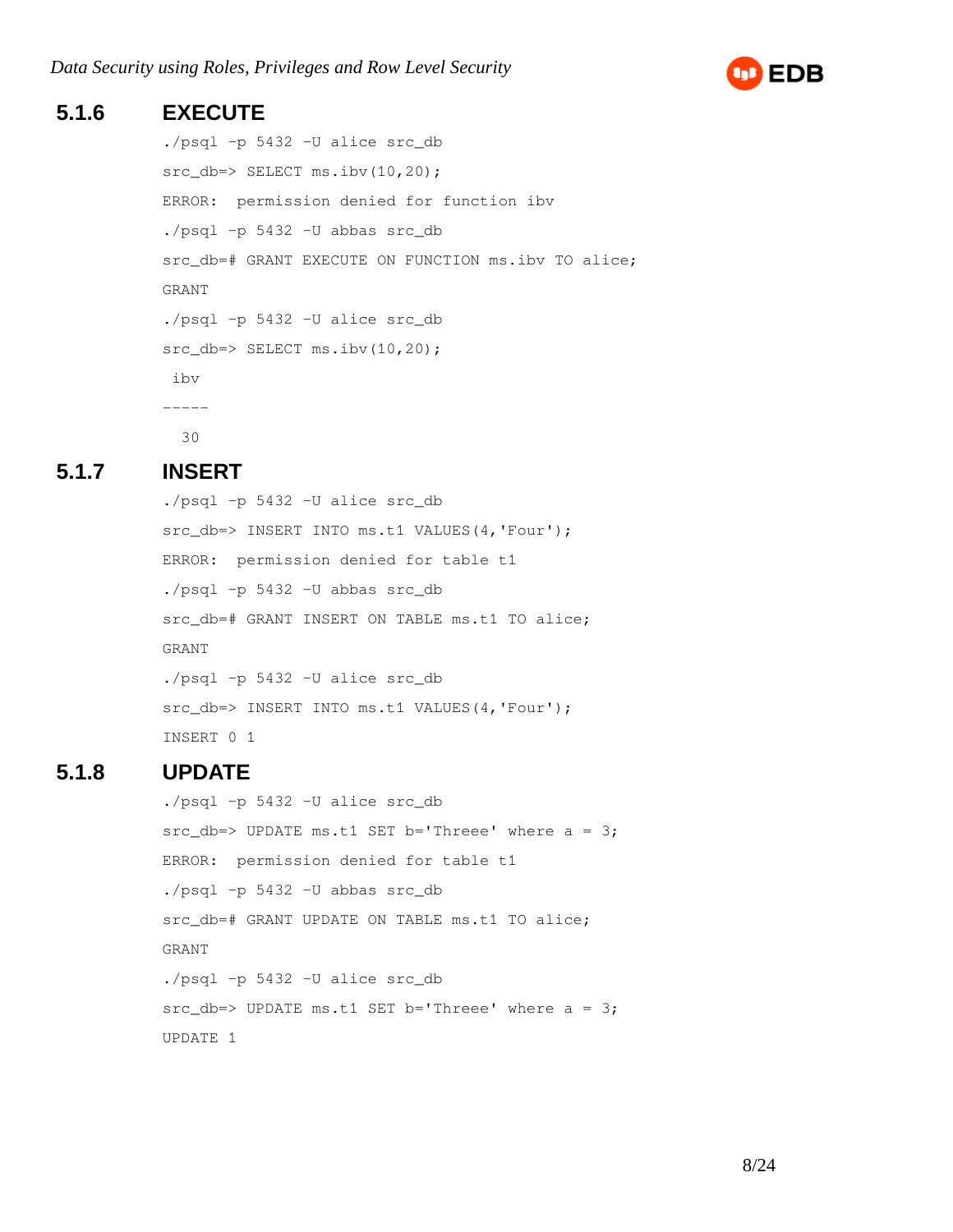

#### **5.1.9 DELETE**

./psql -p 5432 -U alice src\_db  $src\_db => \text{DELETE}$  FROM ms.t1 WHERE  $a = 4;$ ERROR: permission denied for table t1 ./psql -p 5432 -U abbas src\_db src\_db=# GRANT DELETE ON TABLE ms.t1 TO alice; GRANT ./psql -p 5432 -U alice src\_db  $src\_db => DELETE$  FROM ms.t1 WHERE  $a = 4$ ; DELETE 1

#### **5.1.10 TRUNCATE**

./psql -p 5432 -U alice src\_db src\_db=> TRUNCATE TABLE ms.t1; ERROR: permission denied for table t1 ./psql -p 5432 -U abbas src\_db src\_db=# GRANT TRUNCATE ON TABLE ms.t1 TO alice; GRANT ./psql -p 5432 -U alice src\_db src\_db=> TRUNCATE TABLE ms.t1; TRUNCATE TABLE

### **5.1.11 CREATE**

./psql -p 5432 -U alice src\_db  $src\_db \Rightarrow$  CREATE TABLE ms.t2(c INT PRIMARY KEY, d INT REFERENCES ms.t1(a)); ERROR: permission denied for schema ms LINE 1: CREATE TABLE ms.t2(c INT PRIMARY KEY, d INT REFERENCES ms.t1... ./psql -p 5432 -U abbas src\_db src\_db=# GRANT CREATE ON SCHEMA ms TO alice; GRANT ./psql -p 5432 -U alice src\_db  $src\_db \Rightarrow$  CREATE TABLE ms.t2(c INT PRIMARY KEY, d INT REFERENCES ms.t1(a)); ERROR: permission denied for table t1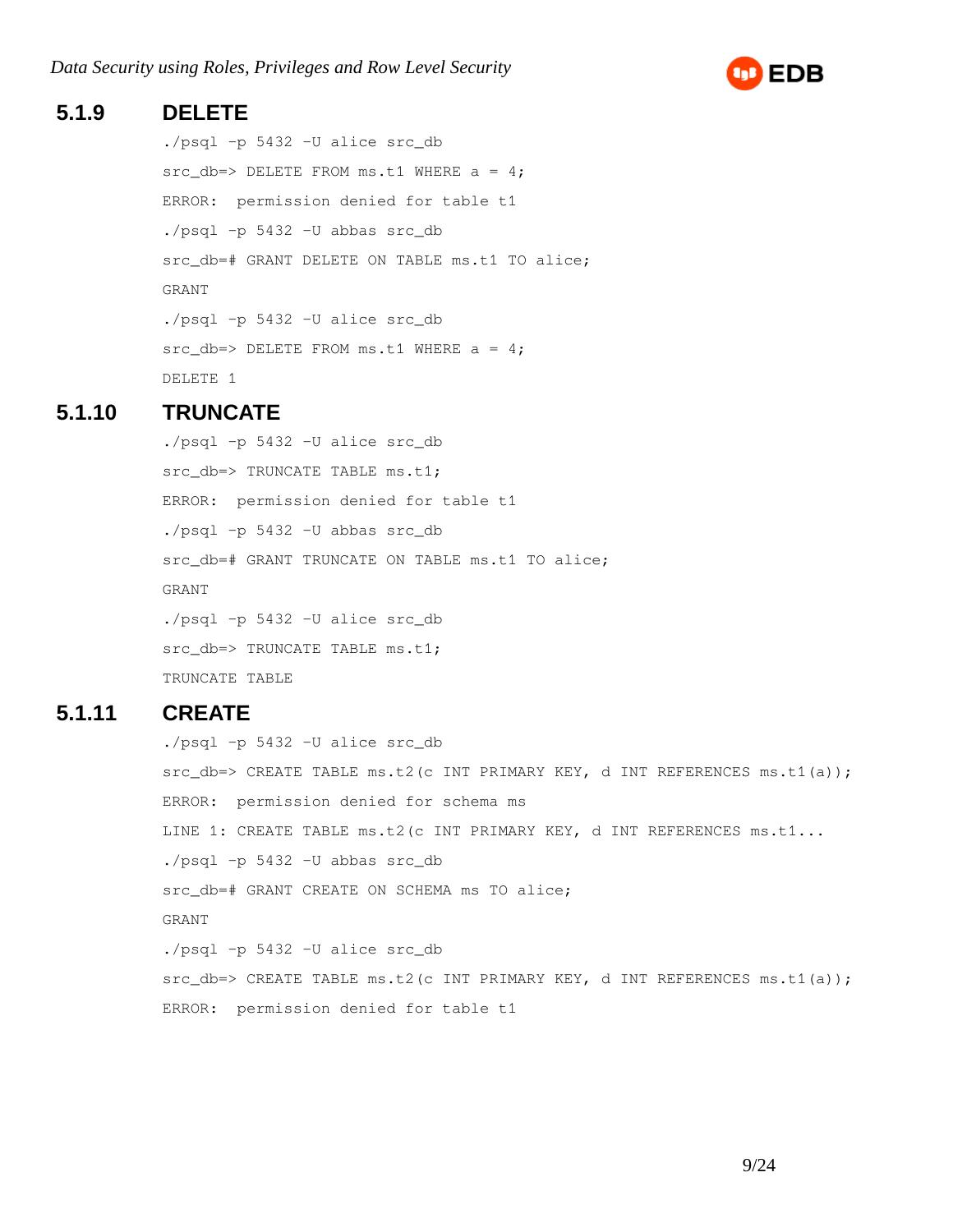

### **5.1.12 REFERENCES**

```
./psql -p 5432 -U abbas src_db
src_db=# GRANT REFERENCES ON TABLE ms.t1 TO alice;
GRANT
./psql -p 5432 -U alice src_db
src\_db \Rightarrow CREATE TABLE ms.t2(c INT PRIMARY KEY, d INT REFERENCES ms.t1(a));
CREATE TABLE
```
### **5.1.13 USAGE**

```
./psql -p 5432 -U alice src_db
src_db=> CREATE OR REPLACE FUNCTION ms.for_test() RETURNS trigger AS
src_db-> $$
src_db$> BEGIN
src_db$> RETURN NEW;
src_db$> END;
src_db$> $$
src_db-> LANGUAGE PLPGSQL;
ERROR: permission denied for language plpgsql
./psql -p 5432 -U abbas src_db
src_db=# GRANT USAGE ON LANGUAGE PLPGSQL TO alice;
GRANT
./psql -p 5432 -U alice src_db
src_db=> CREATE OR REPLACE FUNCTION ms.for_test() RETURNS trigger AS
$5BEGIN
   RETURN NEW;
END;
$5LANGUAGE PLPGSQL;
CREATE FUNCTION
```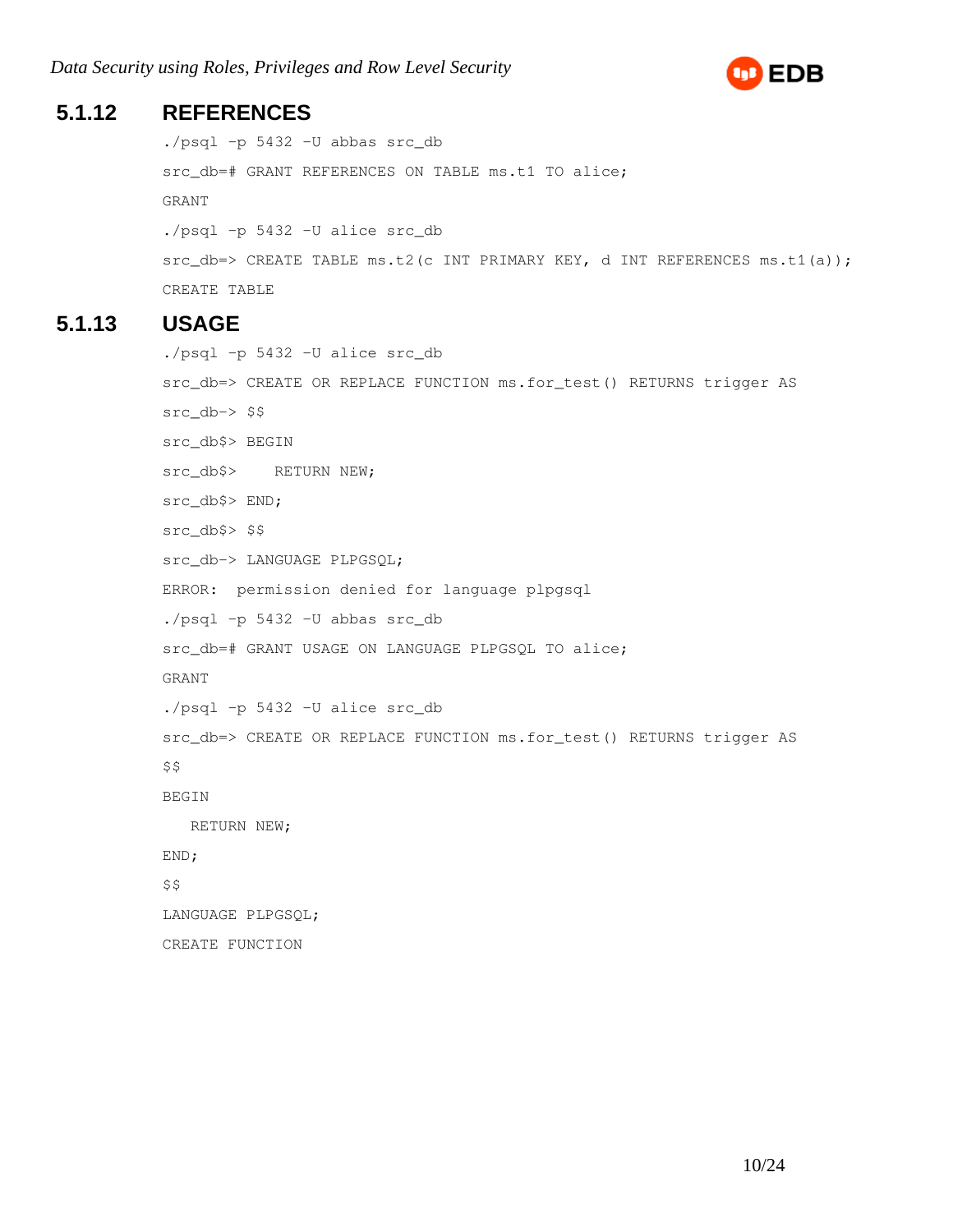

#### **5.1.14 TRIGGER**

./psql -p 5432 -U alice src\_db

src\_db=> CREATE TRIGGER trig\_test BEFORE INSERT ON ms.t1 FOR EACH ROW EXECUTE PROCEDURE ms.for test();

ERROR: permission denied for table t1

./psql -p 5432 -U abbas src\_db

src db=# GRANT TRIGGER ON TABLE ms.t1 TO alice;

GRANT

./psql -p 5432 -U alice src\_db

src\_db=> CREATE TRIGGER trig\_test BEFORE INSERT ON ms.t1 FOR EACH ROW EXECUTE PROCEDURE ms.for\_test();

CREATE TRIGGER

#### **5.1.15 TEMPORARY**

./psql -p 5432 -U alice src\_db

src\_db=> CREATE TEMPORARY TABLE temp\_tab(id INT, fname VARCHAR(80) ) ON COMMIT DELETE ROWS;

ERROR: permission denied to create temporary tables in database "src\_db"

LINE 1: CREATE TEMPORARY TABLE temp\_tab(id INT, fname VARCHAR(80) ) ...

./psql -p 5432 -U abbas src\_db

src\_db=# GRANT TEMPORARY ON DATABASE src\_db TO alice;

GRANT

./psql -p 5432 -U alice src\_db

src\_db=> CREATE TEMPORARY TABLE temp\_tab(id INT, fname VARCHAR(80) ) ON COMMIT DELETE ROWS;

CREATE TABLE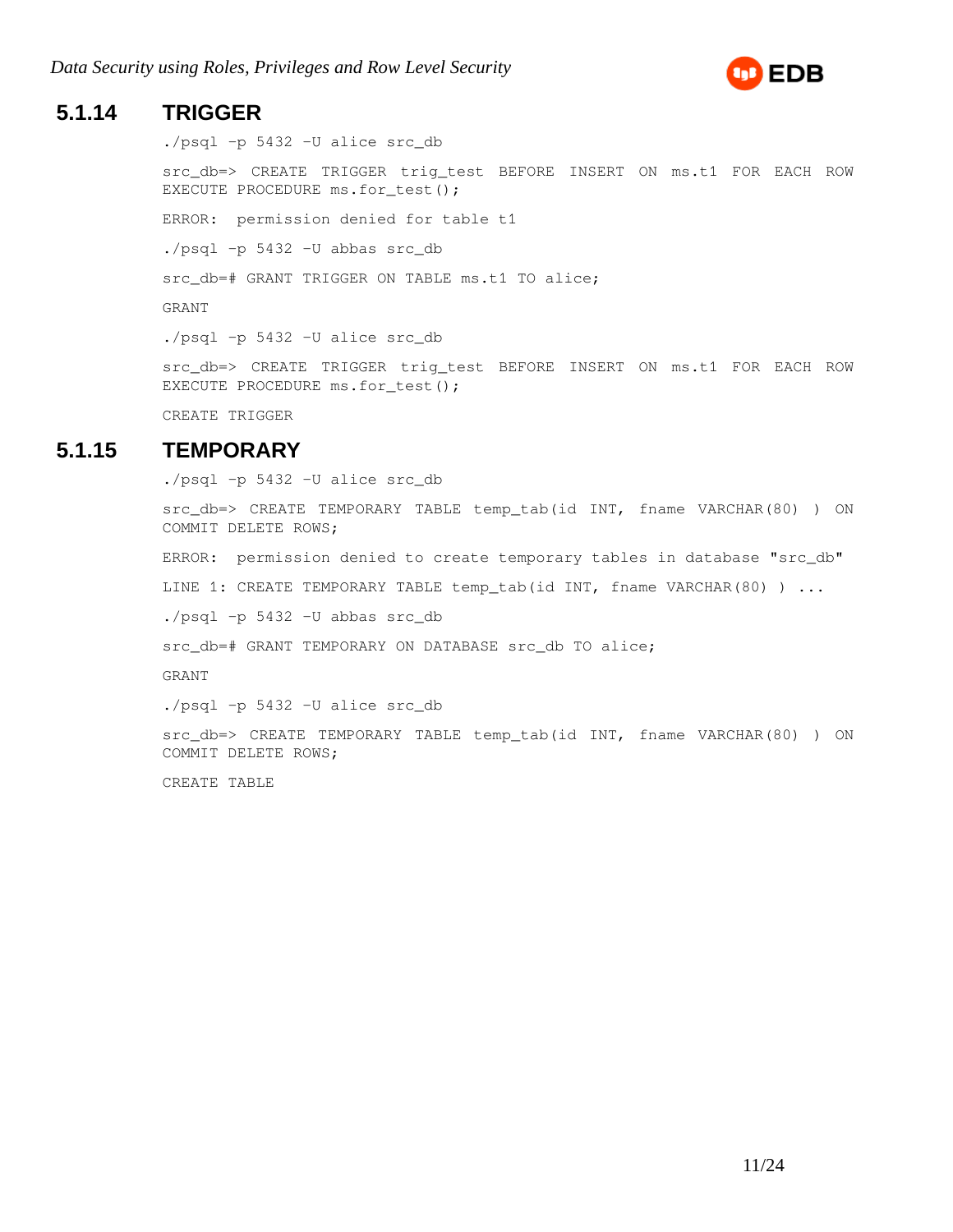

## <span id="page-11-0"></span> **5.2 Display Access Privileges**

Privileges are displayed by default as grantee=privileges/granter

Privileges are displayed using the following shorthand notation:

```
r -- SELECT ("read")
      w -- UPDATE ("write")
      a -- INSERT ("append")
      d -- DELETE
      D -- TRUNCATE
      x -- REFERENCES
      t -- TRIGGER
      X -- EXECUTE
      U -- USAGE
      C -- CREATE
      c -- CONNECT
      T -- TEMPORARY
src_db=# \l src_db
                             List of databases
  Name | Owner | Access privileges 
--------+-------+-------------------
src_db | abbas | abbas=CTc/abbas +
               | alice=Tc/abbas
src_db=# \dn+ ms
                List of schemas
 Name | Owner | Access privileges | Description 
------+-------+-------------------+-------------
 ms | abbas | abbas=UC/abbas +| 
      | | alice=UC/abbas | 
src_db=# \dp ms.t1;
                            Access privileges
 Schema | Name | Type | Access privileges
--------+------+-------+---------------------+
 ms | t1 | table | abbas=arwdDxt/abbas+|
         | | | alice=arwdDxt/abbas |
src_db=# \df+ ms.ibv
               List of functions
 Schema | Name | Access privileges | Language 
--------+------+-------------------+--------
 ms | ibv | abbas=X/abbas +| plpgsql
              | alice=X/abbas |
```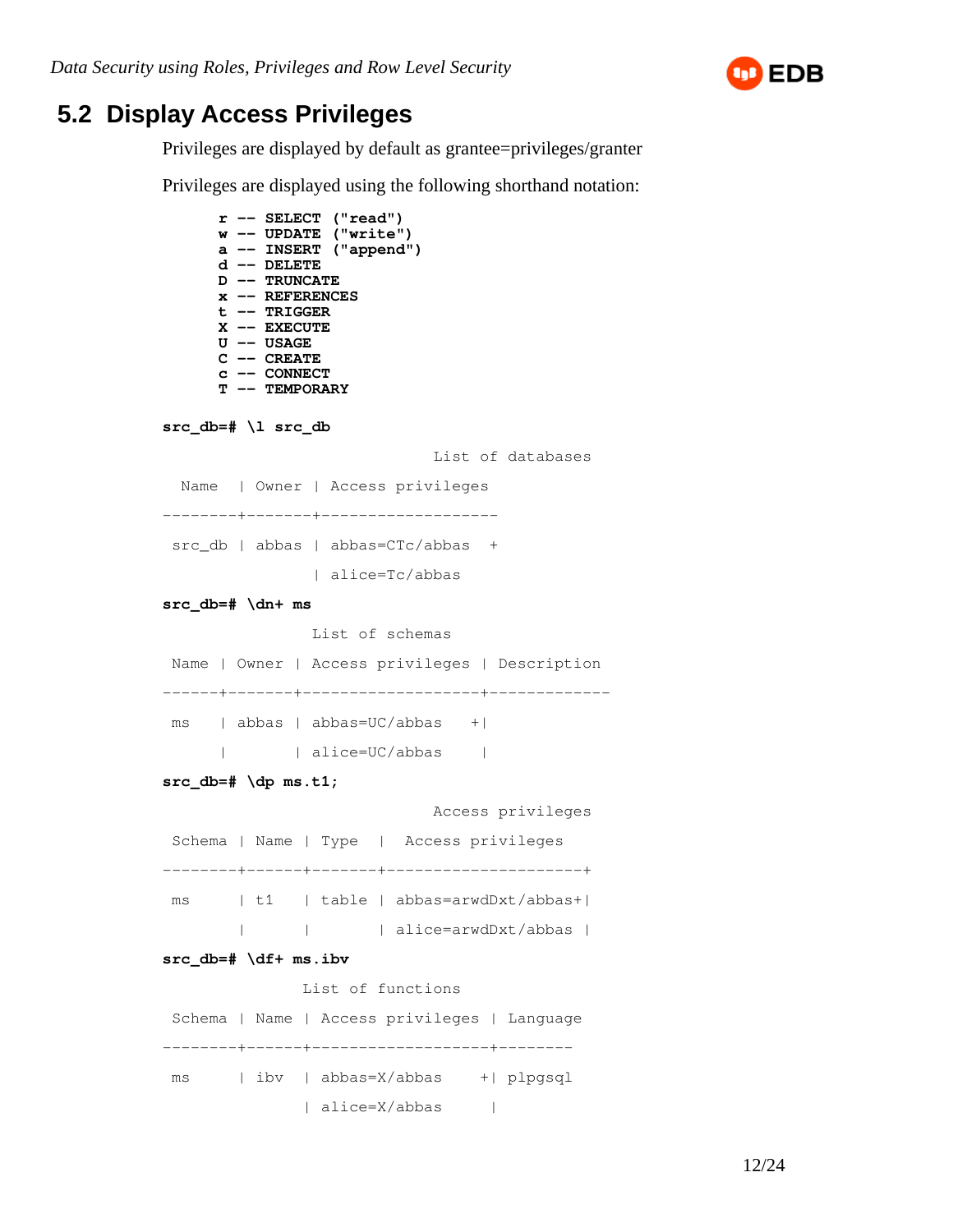

```
src_db=# \dL+ PLPGSQL
              List of languages
 Name | Owner | Access privileges | Description
---------+-------+-------------------+------------------------------
 plpgsql | abbas | abbas=U/abbas +| PL/pgSQL procedural language
         | | alice=U/abbas |
```
## <span id="page-12-0"></span> **5.3 Displaying privileges in more readable manner**

```
Instead of the default syntax that uses short hand for privileges: grantee=privileges/granter
we can use the function aclexplode to display them as:
granter oid, grantee oid, granted privilege, is privilege grant-able
select relname, relacl from pg_class where relname like 't1';
relname | relacl
---------+-------------------------------------------
t1 | {abbas=arwdDxt/abbas, alice=arwdDxt/abbas}
select relname, aclexplode(relacl) from pg_class where relname like 't1';
 relname | aclexplode 
---------+-------------------------
 t1 | (10,10,INSERT,f)
 t1 | (10,10,SELECT,f)
 t1 | (10,10,UPDATE,f)
 t1 | (10,10,DELETE,f)
t1 | (10,10, TRUNCATE, f)
 t1 | (10,10,REFERENCES,f)
t1 | (10,10,TRIGGER, f)
 t1 | (10,16438,INSERT,f)
t1 | (10,16438, SELECT, f)
 t1 | (10,16438,UPDATE,f)
 t1 | (10,16438,DELETE,f)
t1 | (10,16438, TRUNCATE, f)
 t1 | (10,16438,REFERENCES,f)
t1 | (10,16438, TRIGGER, f)
```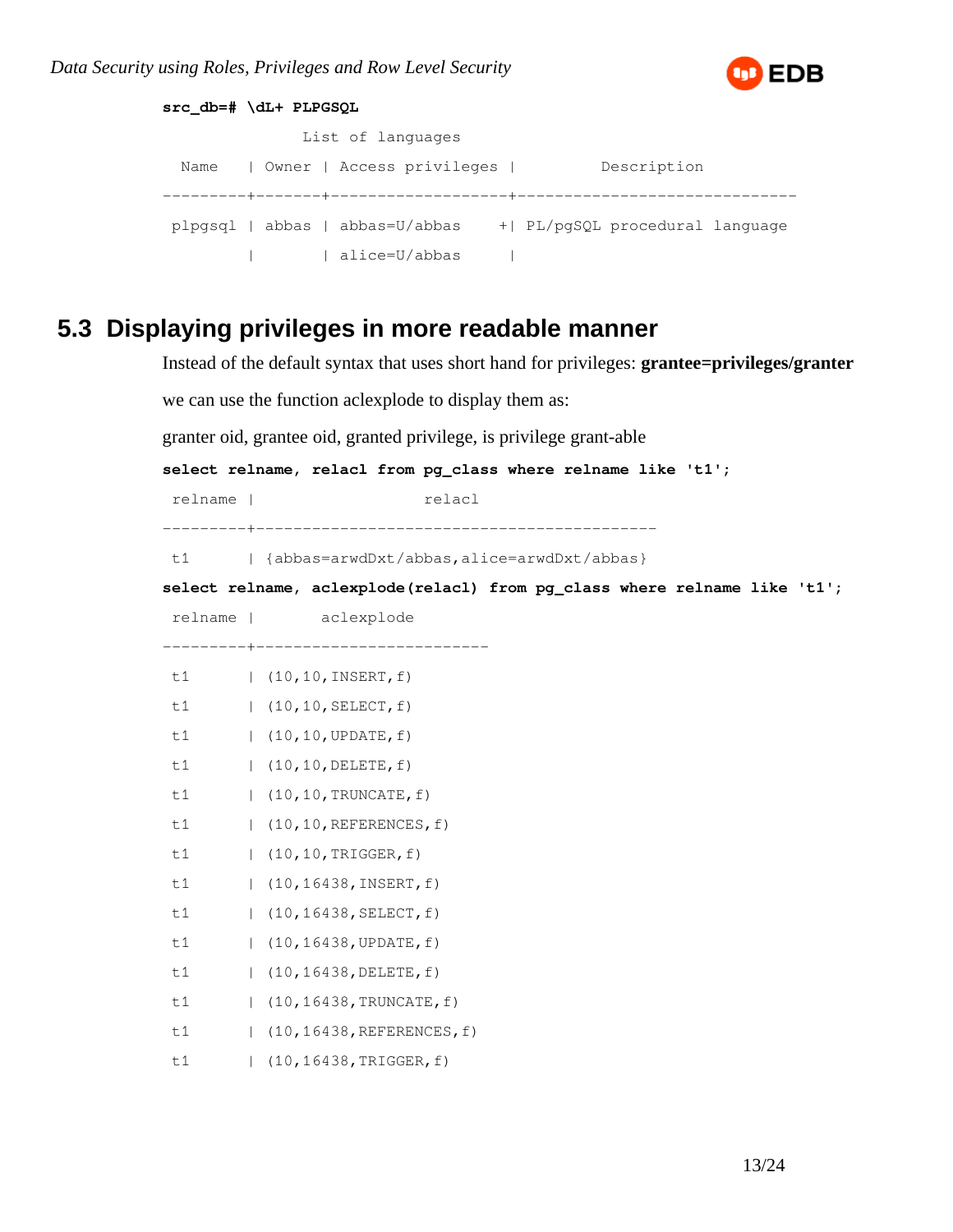

```
select proname, proacl from pg_proc where proname like 'ibv';
 proname | proacl 
---------+-------------------------------
 ibv | {abbas=X/abbas,alice=X/abbas}
select proname, aclexplode(proacl) from pg_proc where proname like 'ibv';
 proname | aclexplode 
---------+----------------------
 ibv | (10,10,EXECUTE,f)
 ibv | (10,16438,EXECUTE,f)
```
## <span id="page-13-0"></span> **5.4 System Provided Functions for ACLs**

PostgreSQL provides many function to check whether a user has a certain privilege on a certain database object. For Example:

```
select has_table_privilege('alice', 'ms.t1', 'INSERT');
 has_table_privilege 
---------------------
 t
select has_schema_privilege('alice', 'ms', 'USAGE');
 has_schema_privilege 
----------------------
  t
```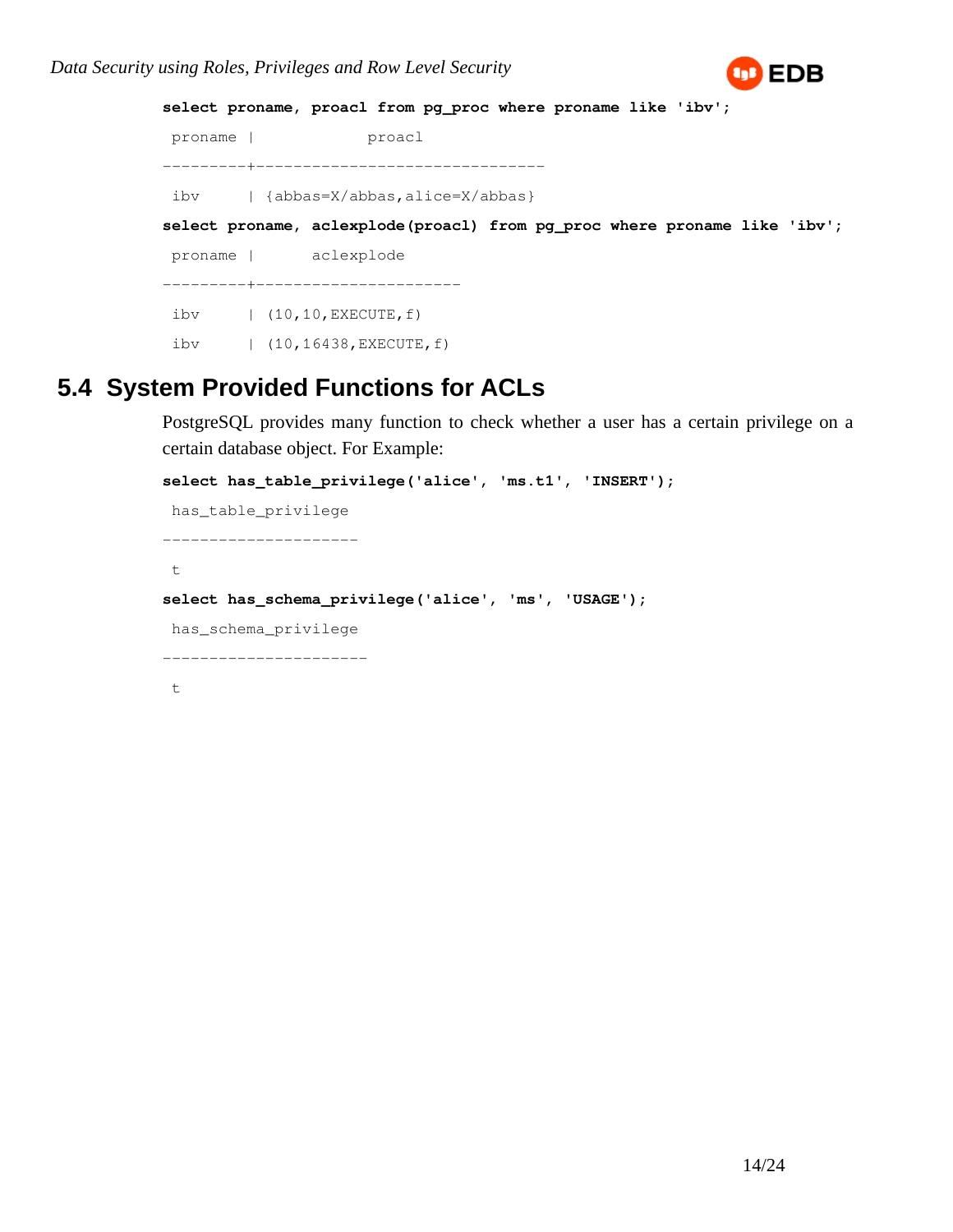

# <span id="page-14-1"></span> **6 Row Level Security**

In PostgreSQL it is possible to restrict access to tables rows, for a certain role, while using SELECT, INSERT, UPDATE or DELETE.

### <span id="page-14-0"></span> **6.1 RLS Example**

We will create a sample message exchange application. Users will be able to store messages in the database for their friends. Friends will be able to read the messages that have been sent to them. The database has only two tables. One table stores users and their friends and the other table stores messages. The following policies will be applied using RLS.

- 1. Users can only see their own friends. Users will not be able to see their other user's own friends.
- 2. Users can only add their own friends. Users cannot add friends for any other user.
- 3. A user can send messages to his/her friends only.
- 4. A user can read only the messages that were sent to him/her.

RLS policies can be created by either using WITH CHECK clause or USING clause.

The main difference between WITH CHECK and USING clause is that USING clause does not apply to INSERTs whereas WITH CHECK does not apply to DELETEs.

When a policy created using WITH CHECK clause is violated an error message is thrown by the database server, no error is thrown in case of USING clause but the query fails in both cases.

We will use RLS to apply some policies in our sample message sending application as follows:

**1. Admin user and a database is created.** 

```
./psql -p 5432 -U abbas postgres
CREATE DATABASE my_db;
CREATE ROLE admin with NOSUPERUSER LOGIN CREATEROLE;
GRANT CREATE ON DATABASE my_db TO admin;
```
**2. Admin creates roles and message exchange application tables, admin then inserts all roles as users**

**./psql -p 5432 -U admin my\_db CREATE SCHEMA mea;**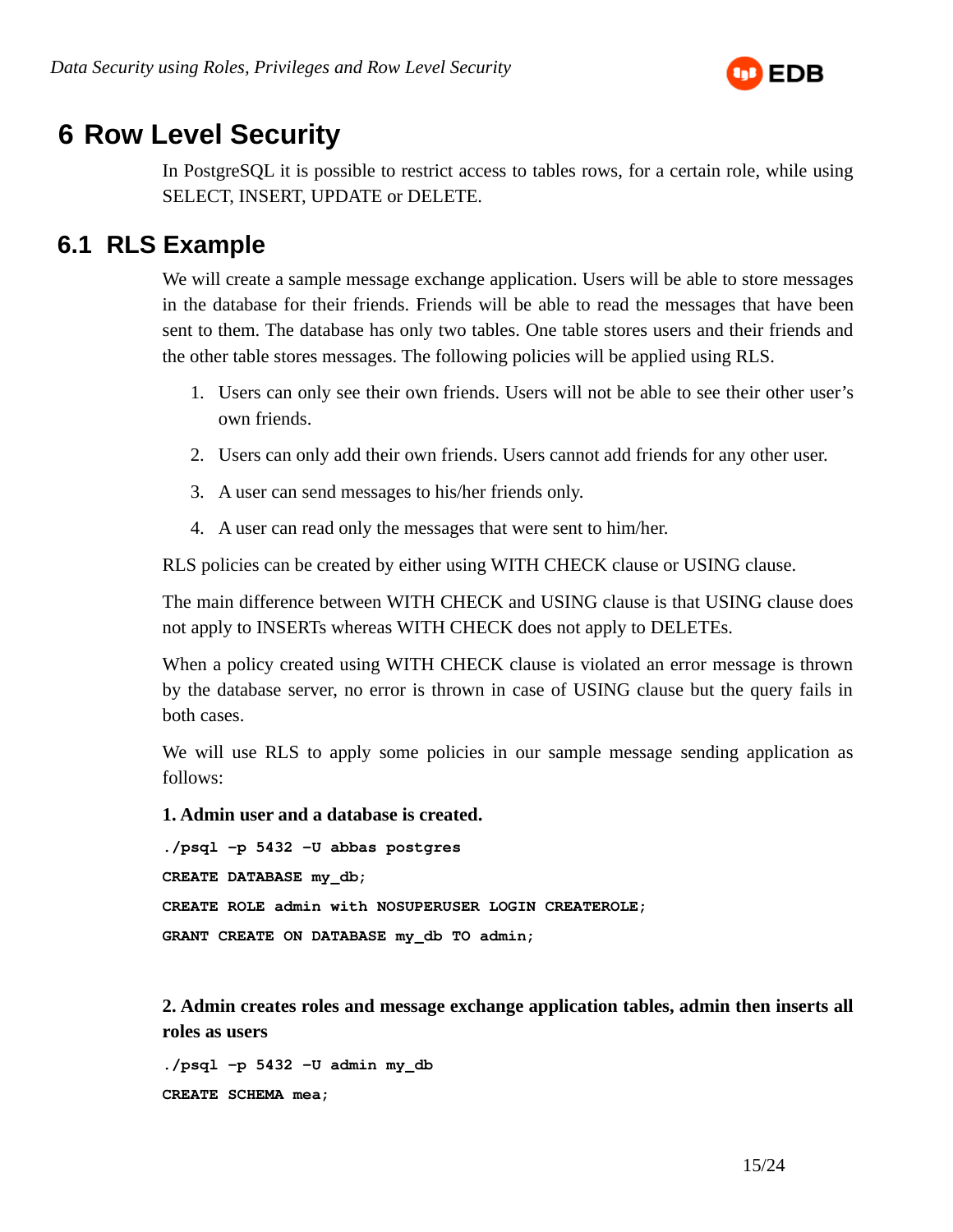

**CREATE ROLE tina with NOSUPERUSER LOGIN; CREATE ROLE eve with NOSUPERUSER LOGIN; CREATE ROLE tom with NOSUPERUSER LOGIN; CREATE ROLE harry with NOSUPERUSER LOGIN;**

## **CREATE TABLE mea.tbl\_users( u\_id INT GENERATED BY DEFAULT AS IDENTITY PRIMARY KEY, u\_name varchar(255) NOT NULL UNIQUE, u\_friends INT[]);**

**CREATE TABLE mea.tbl\_messages( m\_id INT GENERATED BY DEFAULT AS IDENTITY PRIMARY KEY, m\_from\_u\_id INT REFERENCES mea.tbl\_users(u\_id), m\_to\_u\_id INT REFERENCES mea.tbl\_users(u\_id), m\_message VARCHAR NOT NULL, m\_sent\_on timestamp with time zone NOT NULL);**

**INSERT INTO mea.tbl\_users (u\_name, u\_friends) VALUES('tina', '{}'); INSERT INTO mea.tbl\_users (u\_name, u\_friends) VALUES('eve', '{}'); INSERT INTO mea.tbl\_users (u\_name, u\_friends) VALUES('tom', '{}'); INSERT INTO mea.tbl\_users (u\_name, u\_friends) VALUES('harry', '{}');** 

#### **3. Admin revokes all privileges**

**REVOKE ALL on SCHEMA mea FROM PUBLIC; REVOKE ALL on TABLE mea.tbl\_users FROM PUBLIC; REVOKE ALL on TABLE mea.tbl\_messages FROM PUBLIC;**

**4. Admin explicitly grants required privileges to roles GRANT USAGE ON SCHEMA mea TO tina; GRANT USAGE ON SCHEMA mea TO eve; GRANT USAGE ON SCHEMA mea TO tom; GRANT USAGE ON SCHEMA mea TO harry;**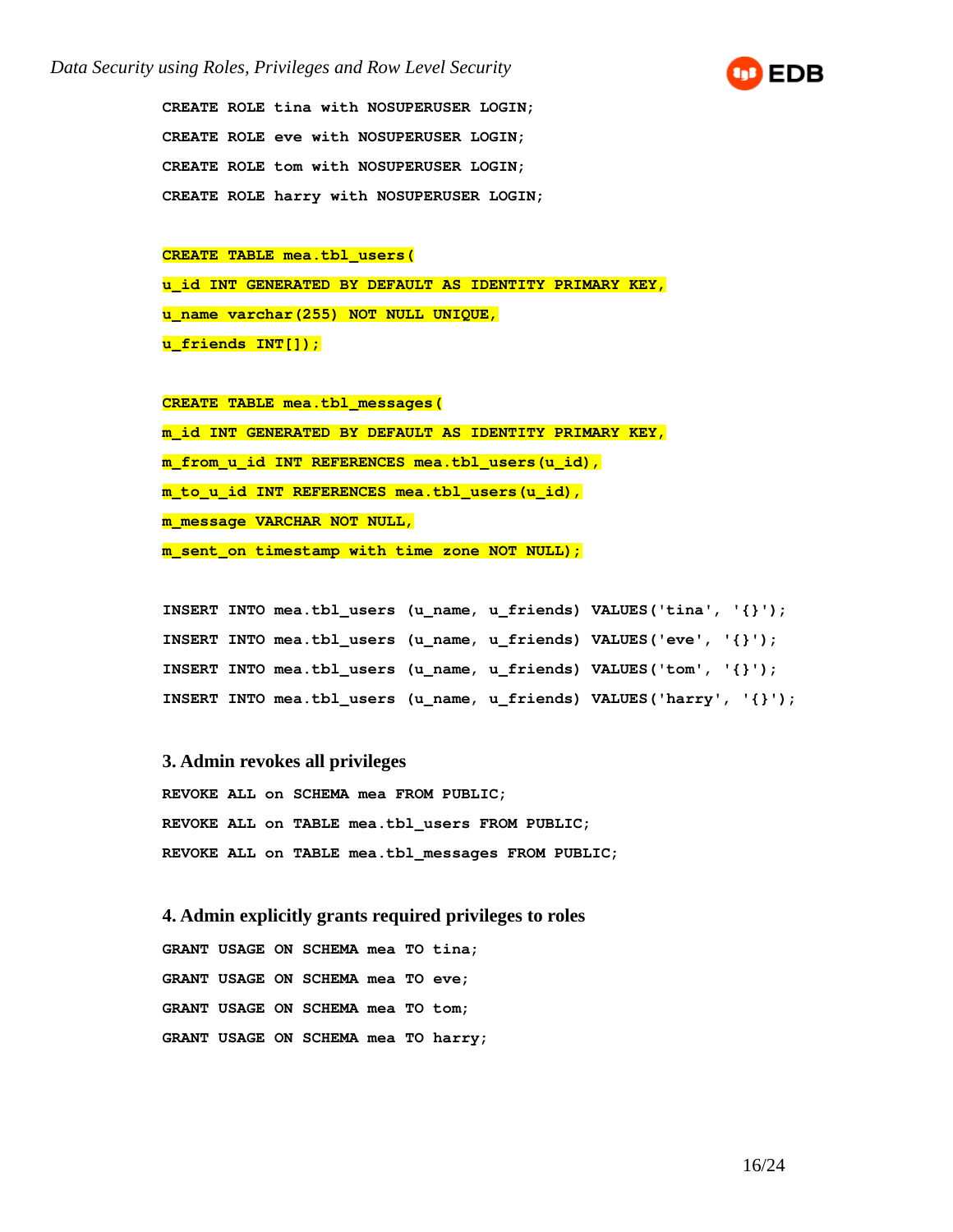#### *Data Security using Roles, Privileges and Row Level Security*



**GRANT SELECT ON TABLE mea.tbl\_users TO tina; GRANT SELECT ON TABLE mea.tbl\_users TO eve; GRANT SELECT ON TABLE mea.tbl\_users TO tom; GRANT SELECT ON TABLE mea.tbl\_users TO harry;**

**GRANT UPDATE ON TABLE mea.tbl\_users TO tina; GRANT UPDATE ON TABLE mea.tbl\_users TO eve; GRANT UPDATE ON TABLE mea.tbl\_users TO tom; GRANT UPDATE ON TABLE mea.tbl\_users TO harry;**

**GRANT INSERT ON TABLE mea.tbl\_messages TO tina; GRANT INSERT ON TABLE mea.tbl\_messages TO eve; GRANT INSERT ON TABLE mea.tbl\_messages TO tom; GRANT INSERT ON TABLE mea.tbl\_messages TO harry;**

**GRANT UPDATE ON TABLE mea.tbl\_messages TO tina; GRANT UPDATE ON TABLE mea.tbl\_messages TO eve; GRANT UPDATE ON TABLE mea.tbl\_messages TO tom; GRANT UPDATE ON TABLE mea.tbl\_messages TO harry;**

**GRANT SELECT ON TABLE mea.tbl\_messages TO tina; GRANT SELECT ON TABLE mea.tbl\_messages TO eve; GRANT SELECT ON TABLE mea.tbl\_messages TO tom; GRANT SELECT ON TABLE mea.tbl\_messages TO harry;**

**5. Users can only update their own friends. Users cannot update any other user's friends. Also users can only see their own friends, they cannot see other user's friends. ALTER TABLE mea.tbl\_users ENABLE ROW LEVEL SECURITY;**

**CREATE POLICY add\_friends\_s ON mea.tbl\_users AS PERMISSIVE FOR SELECT TO tina, eve, tom, harry USING (u\_name = current\_user); CREATE POLICY add\_friends\_u ON mea.tbl\_users AS PERMISSIVE FOR UPDATE TO tina, eve, tom, harry USING (u\_name = current\_user);**

**Note : Policies are not created in any schema**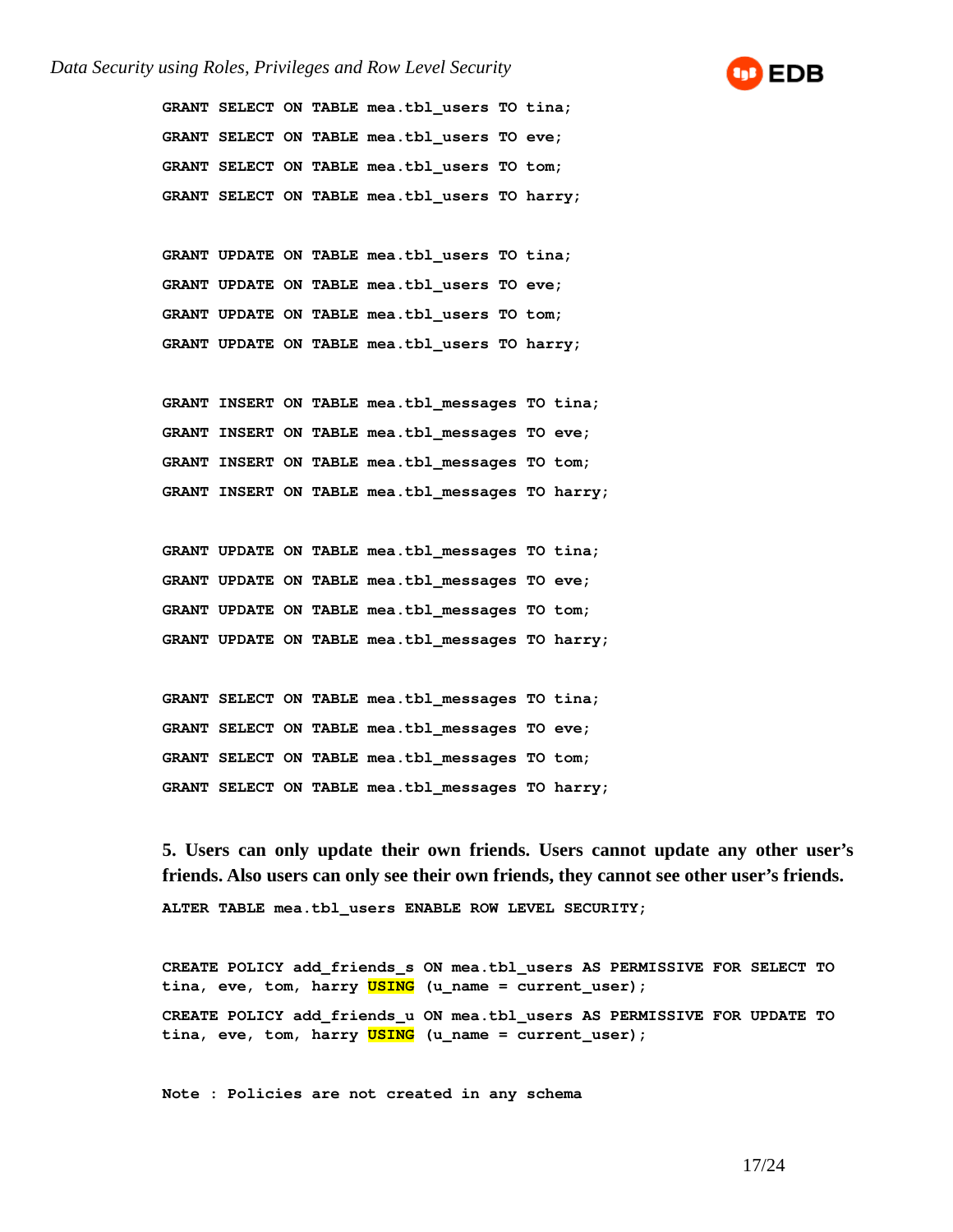

```
6. Add some friends
./psql -p 5432 -U tina my_db
my_db=> explain verbose select * from mea.tbl_users;
                            QUERY PLAN 
----------------------------------------------------------------
  Seq Scan on mea.tbl_users (cost=0.00..12.10 rows=1 width=552)
   Output: u_id, u_name, u_friends
  Filter: ((tbl_users.u_name)::text = CURRENT_USER)
(3 rows)
my_db=> select * from mea.tbl_users;
 u_id | u_name | u_friends 
------+--------+-----------
    1 | tina | {}
(1 row)
my_db=> explain verbose UPDATE mea.tbl_users SET u_friends = '{2,3,4}' 
WHERE u id = 1;
                       QUERY PLAN 
------------------------------------------------------------------------
 Update on mea.tbl_users (cost=0.14..8.17 rows=1 width=558)
   -> Index Scan using tbl_users_pkey on mea.tbl_users (cost=0.14..8.17
rows=1 width=558)
          Output: u_id, u_name, '{2,3,4}'::integer[], ctid
         Index Cond: (tbl users.u id = 1)
```
Filter: ((tbl\_users.u\_name)::text = CURRENT\_USER)

(5 rows)

**Note that the condition used in the USING clause appears in the Filter node of the plan. This means that the USING condition is evaluated as a qual. This is not true for the condition used in the WITH CHECK clause.**

**my\_db=> UPDATE mea.tbl\_users SET u\_friends = '{2,3,4}' WHERE u\_id = 1;** UPDATE 1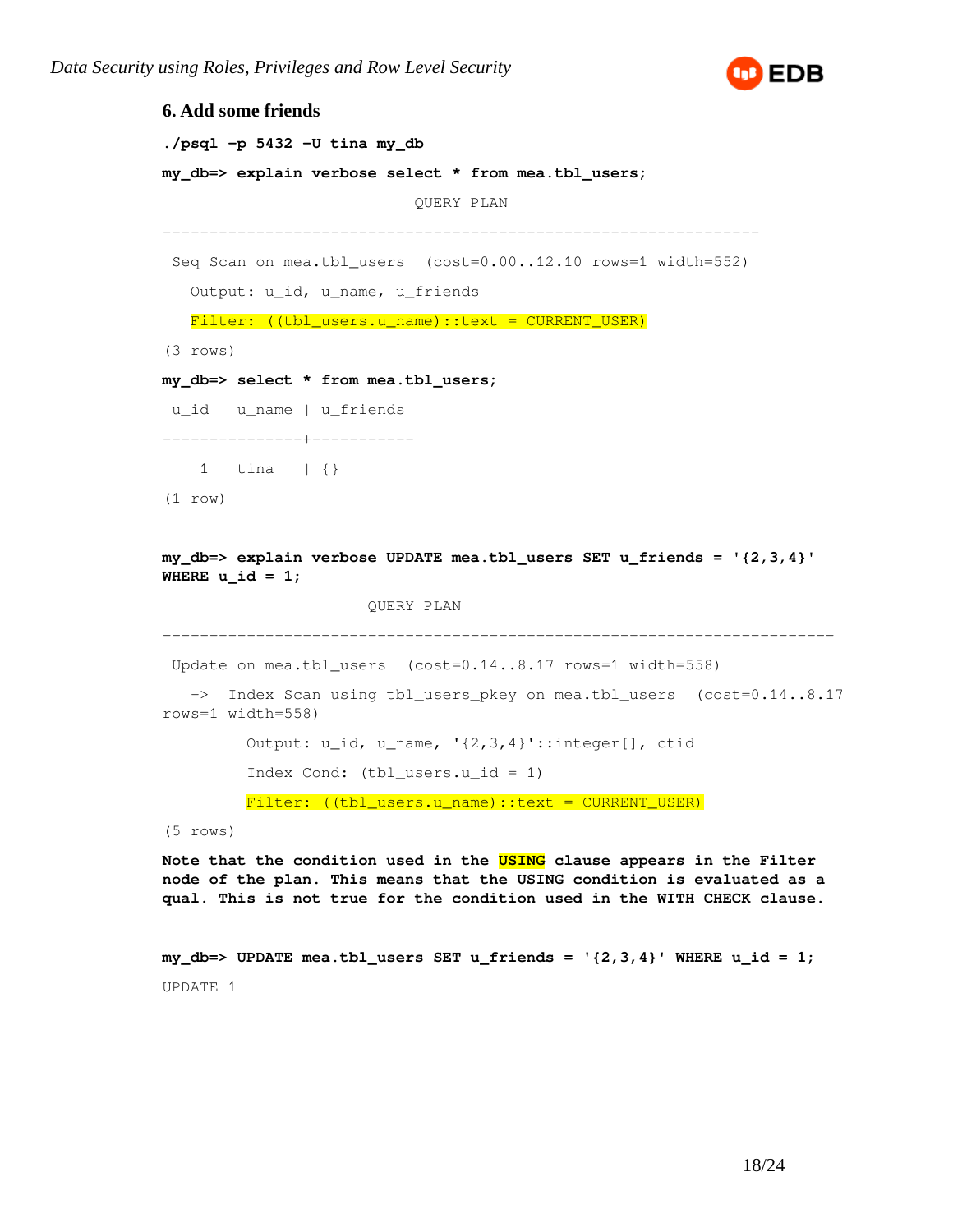

```
7. Try adding friends of some other user
my db=> UPDATE mea.tbl users SET u friends = '{1,3,4}' WHERE u id = 2;
UPDATE 0
No error is thrown because the policy was created using the USING clause.
If we had used WITH CHECK then an error would have occurred.
8. Add some more friends
./psql -p 5432 -U eve my_db
my_db=> select * from mea.tbl_users;
 u_id | u_name | u_friends 
------+--------+-----------
     2 | eve | {}
(1 row)
my_db=> UPDATE mea.tbl_users SET u_friends = '{1,3,4}' WHERE u_id = 2;
UPDATE 1
./psql -p 5432 -U tom my_db
my_db=> select * from mea.tbl_users;
 u_id | u_name | u_friends 
------+--------+-----------
     3 | tom | {}
(1 row)
my_db=> UPDATE mea.tbl_users SET u_friends = '{1,2}' WHERE u_id = 3;
UPDATE 1
```
**9. A user can send (insert/update) message to a another user only if u\_id of friend is already in u\_friends array**

```
./psql -p 5432 -U admin my_db
CREATE OR REPLACE FUNCTION mea.isFriend(p_u_id integer, p_f_id integer)
RETURNS boolean AS $$
  DECLARE ret BOOLEAN;
BEGIN
   SELECT p_f_id = ANY(u_friends) INTO ret FROM mea.tbl_users 
 WHERE u_id = p_u_id; RETURN ret;
END; $$
LANGUAGE PLPGSQL;
```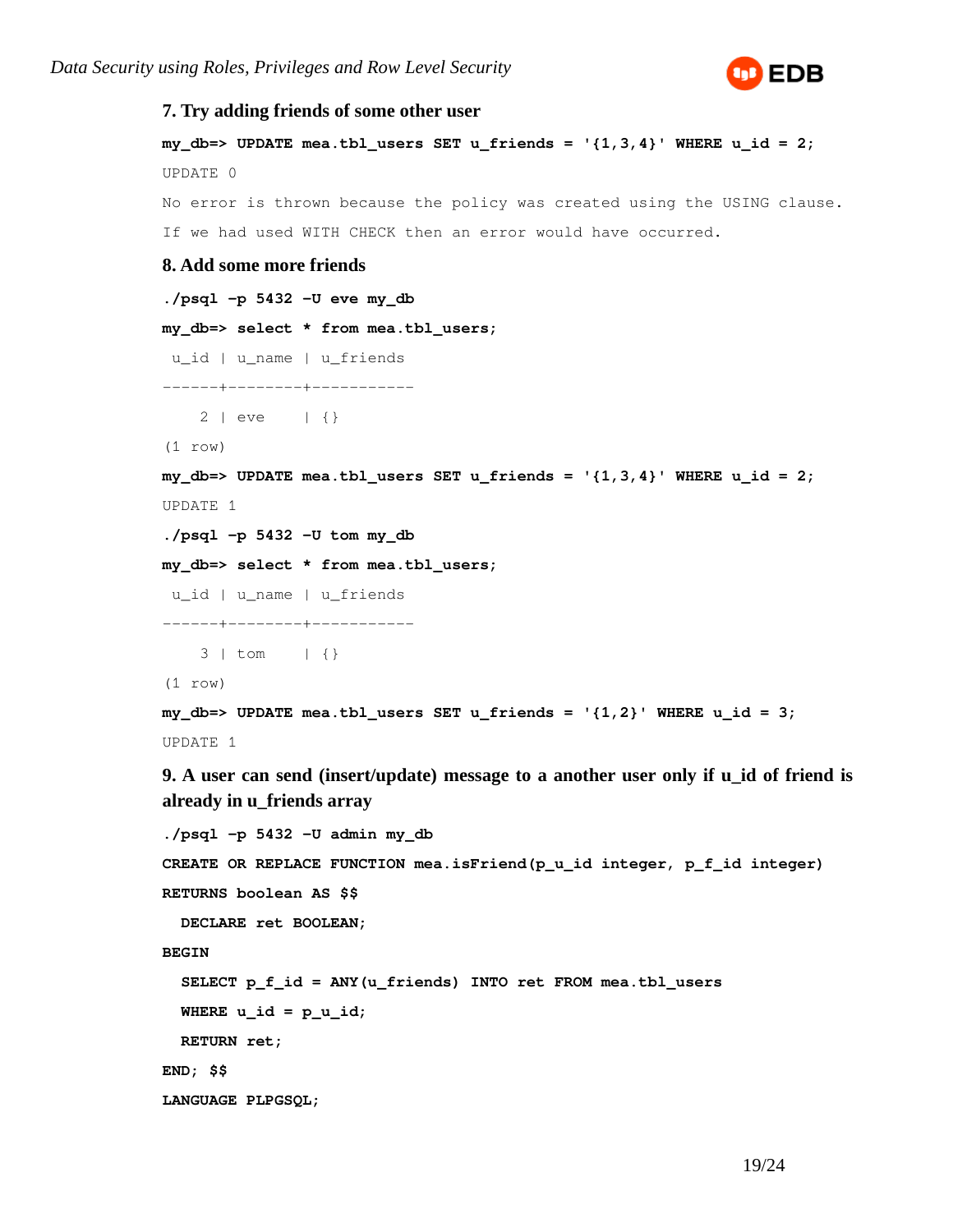*Data Security using Roles, Privileges and Row Level Security*



```
my_db=> SELECT * FROM mea.tbl_users;
 u_id | u_name | u_friends 
------+--------+-----------
     4 | harry | {}
   1 | tina | \{2, 3, 4\} 2 | eve | {1,3,4}
     3 | tom | {1,2}
(4 rows)
my_db=> SELECT mea.isFriend(3,4);
 isfriend 
----------
 f
(1 row)
my_db=> SELECT mea.isFriend(3,1);
 isfriend 
----------
 t
(1 row)
ALTER TABLE mea.tbl_messages ENABLE ROW LEVEL SECURITY;
CREATE POLICY send_messages ON mea.tbl_messages AS PERMISSIVE
FOR INSERT TO tina, eve, tom, harry
WITH CHECK (mea.isFriend(m_from_u_id, m_to_u_id));
CREATE POLICY update_messages ON mea.tbl_messages AS PERMISSIVE
FOR UPDATE TO tina, eve, tom, harry
WITH CHECK (mea.isFriend(m_from_u_id, m_to_u_id));
```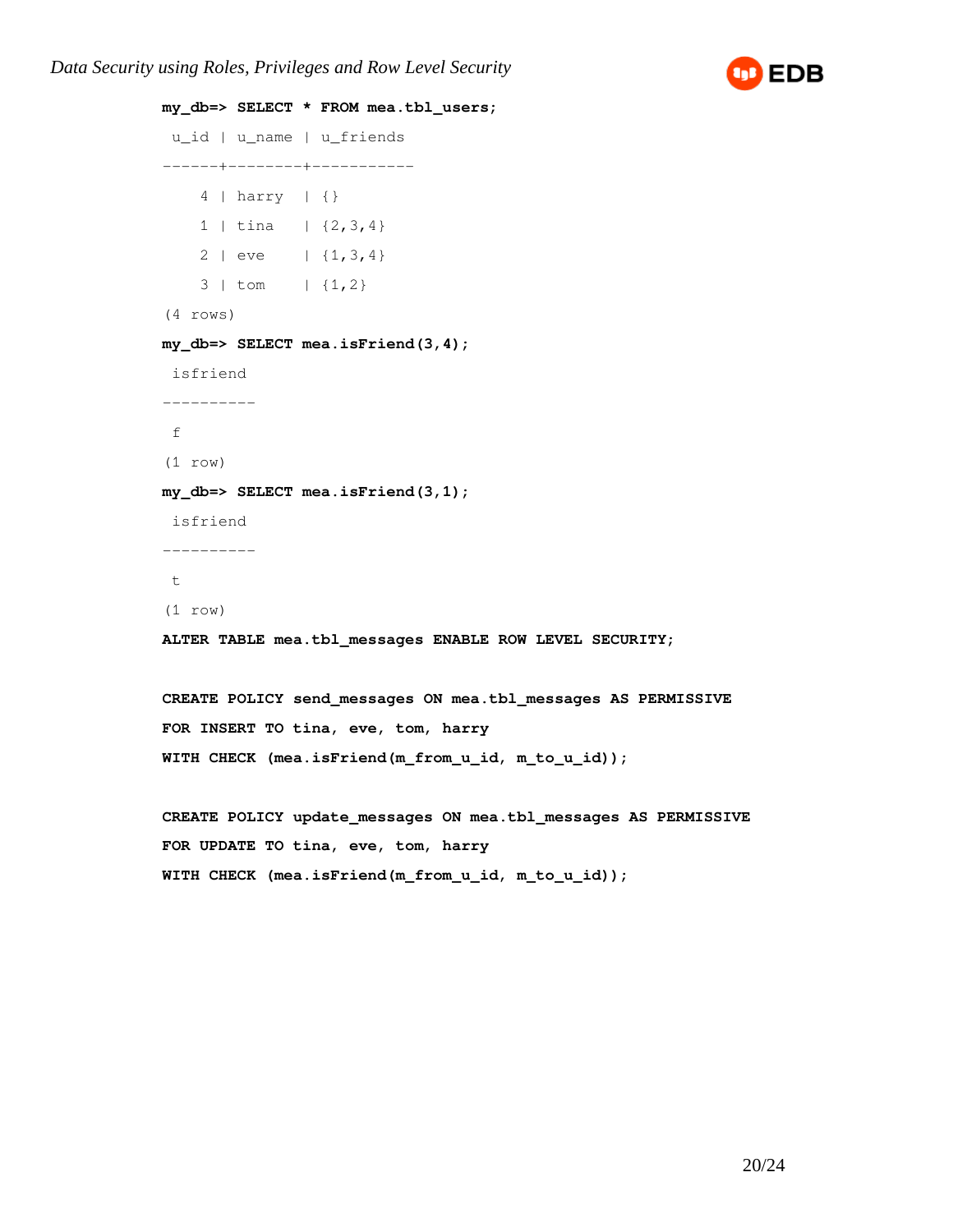

**10. Send some messages ./psql -p 5432 -U tina my\_db my\_db=> explain verbose INSERT INTO mea.tbl\_messages (m\_from\_u\_id, m\_to\_u\_id, m\_message, m\_sent\_on) VALUES (1, 2, 'Hello this is first message', now()); QUERY PLAN ---------------------------------------------------------------- Insert on mea.tbl\_messages (cost=0.00..0.01 rows=1 width=52) -> Result (cost=0.00..0.01 rows=1 width=52) Output: nextval('mea.tbl\_messages\_m\_id\_seq'), 1, 2, 'Hello this is first message'::character varying, now() (3 rows) Note there is no qual in the plan. my\_db=> INSERT INTO mea.tbl\_messages (m\_from\_u\_id, m\_to\_u\_id, m\_message, m\_sent\_on) VALUES (1, 2, 'Hello this is first message', now());** INSERT 0 1 **my\_db=> INSERT INTO mea.tbl\_messages (m\_from\_u\_id, m\_to\_u\_id, m\_message, m\_sent\_on) VALUES (1, 3, 'Hello this is second message', now());** INSERT 0 1 **./psql -p 5432 -U tom my\_db my\_db=> SELECT \* FROM mea.tbl\_users;**  u\_id | u\_name | u\_friends ------+--------+-----------  $3 \mid \text{tom} \mid \{1,2\}$ (1 row) **my\_db=> INSERT INTO mea.tbl\_messages (m\_from\_u\_id, m\_to\_u\_id, m\_message, m\_sent\_on) VALUES (3, 1, 'Hello this is third message', now());** INSERT 0 1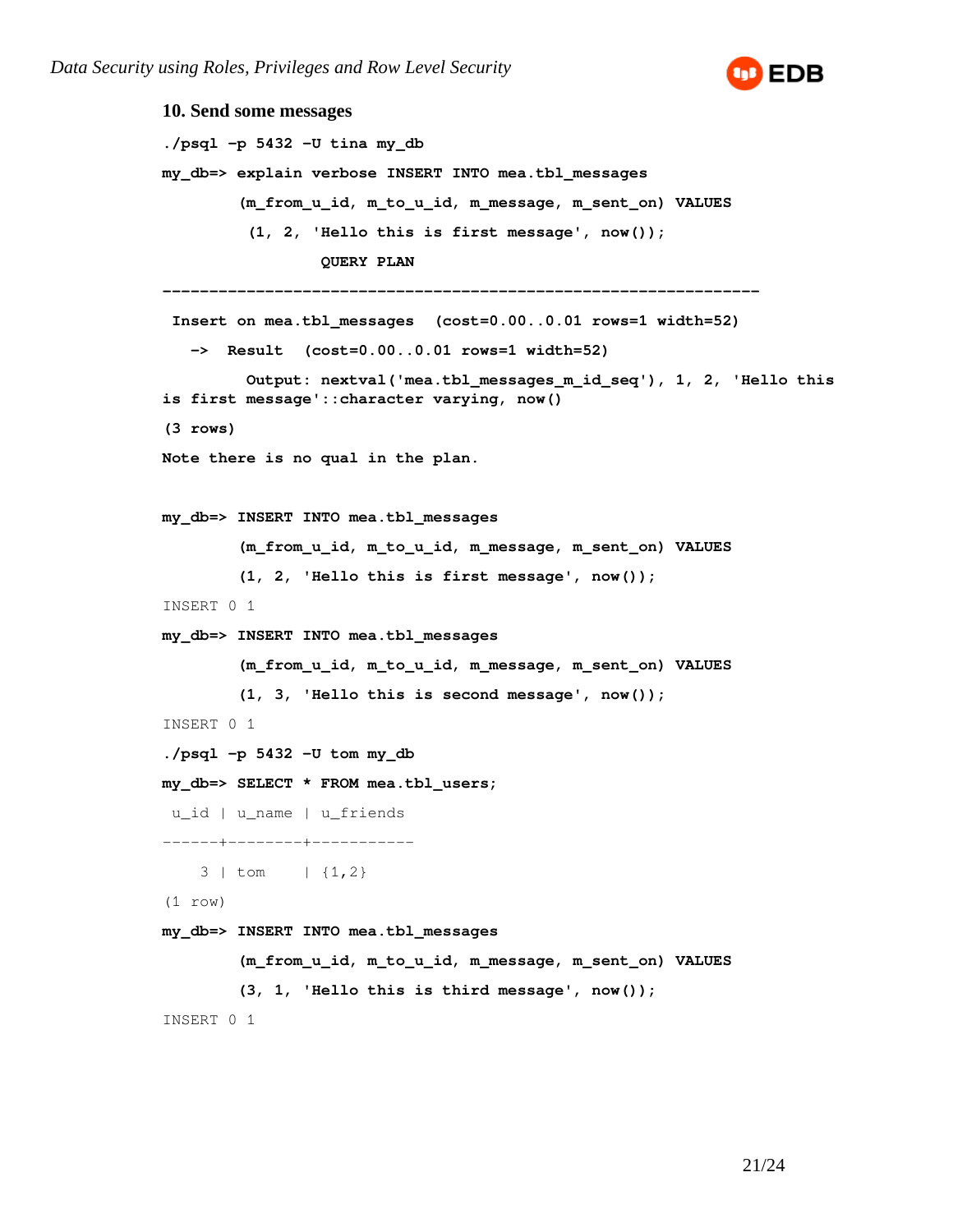

```
my_db=> INSERT INTO mea.tbl_messages 
         (m_from_u_id, m_to_u_id, m_message, m_sent_on) VALUES 
         (3, 4, 'Hello this is third message', now());
ERROR: new row violates row-level security policy for table
"tbl_messages"
Note that an error is thrown for policies created WITH CHECK option.
11. A user can read (SELECT) messages only if they were sent to him
./psql -p 5432 -U admin my_db
CREATE OR REPLACE FUNCTION mea.getUserID()
RETURNS INTEGER AS $$
```
 **DECLARE c\_uid INTEGER;**

#### **BEGIN**

```
 IF NOT EXISTS (SELECT u_id FROM mea.tbl_users WHERE u_name = 
current_user) THEN
```
 **RETURN 0;**

 **END IF;**

```
 SELECT u_id INTO c_uid FROM mea.tbl_users WHERE u_name = current_user;
 RETURN c_uid;
```
**END; \$\$**

**LANGUAGE PLPGSQL;**

```
CREATE POLICY read_messages ON mea.tbl_messages AS PERMISSIVE
FOR SELECT TO tina, eve, tom, harry
USING (m_to_u_id = mea.getUserID());
```
#### **12. Read Messages**

```
./psql -p 5432 -U eve my_db
```
**my\_db=> EXPLAIN VERBOSE select \* from mea.tbl\_messages;**

QUERY PLAN

-------------------------------------------------------------------

 Seq Scan on mea.tbl\_messages (cost=0.00..277.75 rows=5 width=52) Output: m\_id, m\_from\_u\_id, m\_to\_u\_id, m\_message, m\_sent\_on Filter:  $(tb1_m e s s a q e s.m_to_u_id = mea.getuserid())$ 

(3 rows)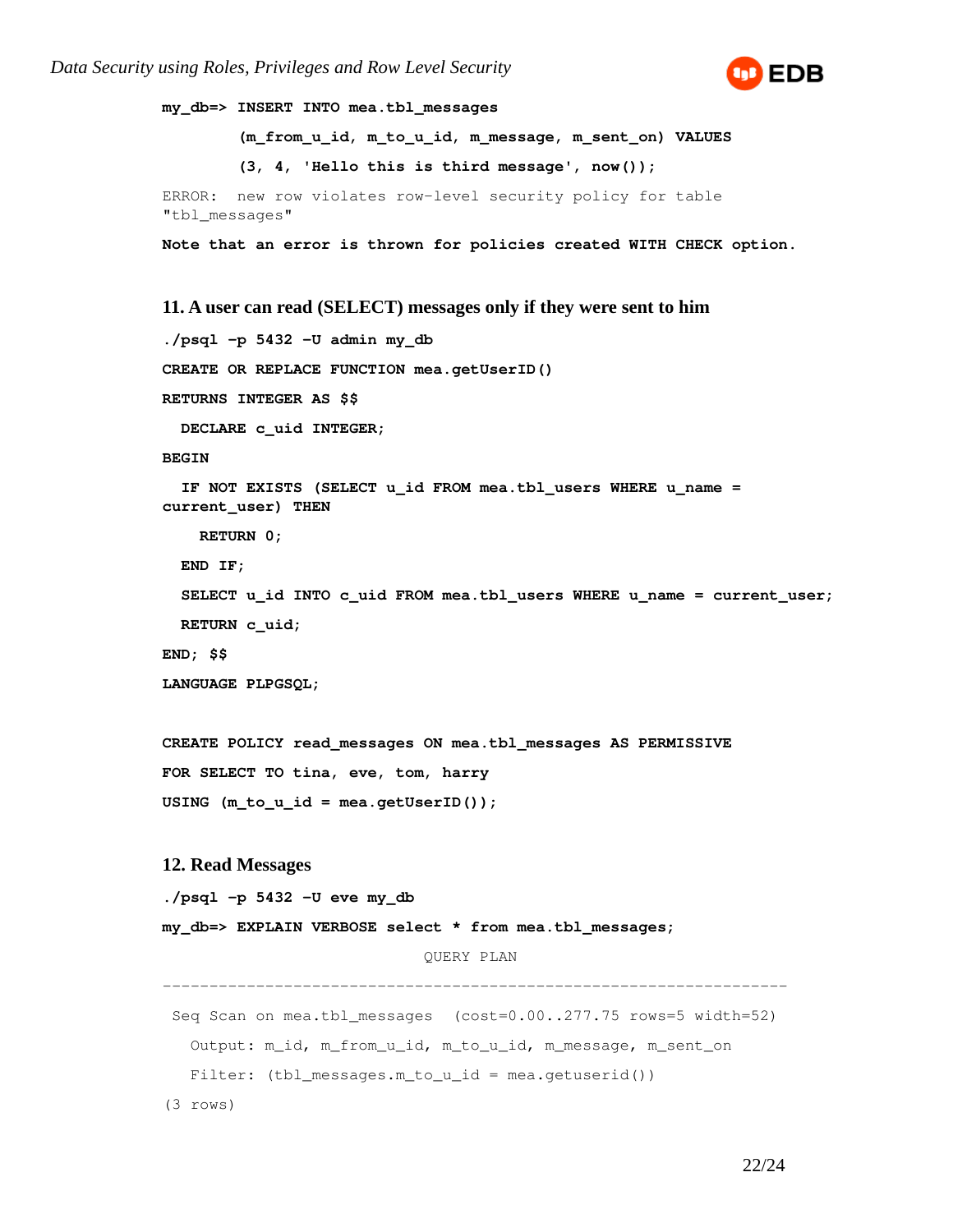

```
my_db=> select m_id as id, m_from_u_id as frm, m_to_u_id as to, m_message 
from mea.tbl_messages;
  id | frm | to | m_message 
----+-----+----+-----------------------------
   1 | 1 | 2 | Hello this is first message
(1 row)
./psql -p 5432 -U tom my_db 
my_db=> select m_id as id, m_from_u_id as frm, m_to_u_id as to, m_message 
from mea.tbl_messages;
  id | frm | to | m_message 
----+-----+----+------------------------------
  2 | 1 | 3 | Hello this is second message
(1 row)
./psql -p 5432 -U harry my_db
my_db=> select * from mea.tbl_messages;
 m_id | m_from_u_id | m_to_u_id | m_message | m_sent_on 
------+-------------+-----------+-----------+-----------
(0 rows)
13. List policies defined
./psql -p 5432 -U admin my_db
my_db=> select tablename, cmd, qual, with_check from pg_policies;
tablename | cmd | qual qual | with_check
------------+------+-------------------------------+-----------------------------------
tbl_users |SELECT|((u_name)::text = CURRENT_USER)| 
tbl_users |UPDATE|((u_name)::text = CURRENT_USER)| 
tbl_messages|INSERT| |mea.isfriend(m_from_u_id, m_to_u_id)
tbl_messages|UPDATE| |mea.isfriend(m_from_u_id, m_to_u_id)
tbl_messages|SELECT|(m_to_u_id = mea.getuserid()) | 
(5 rows)
```